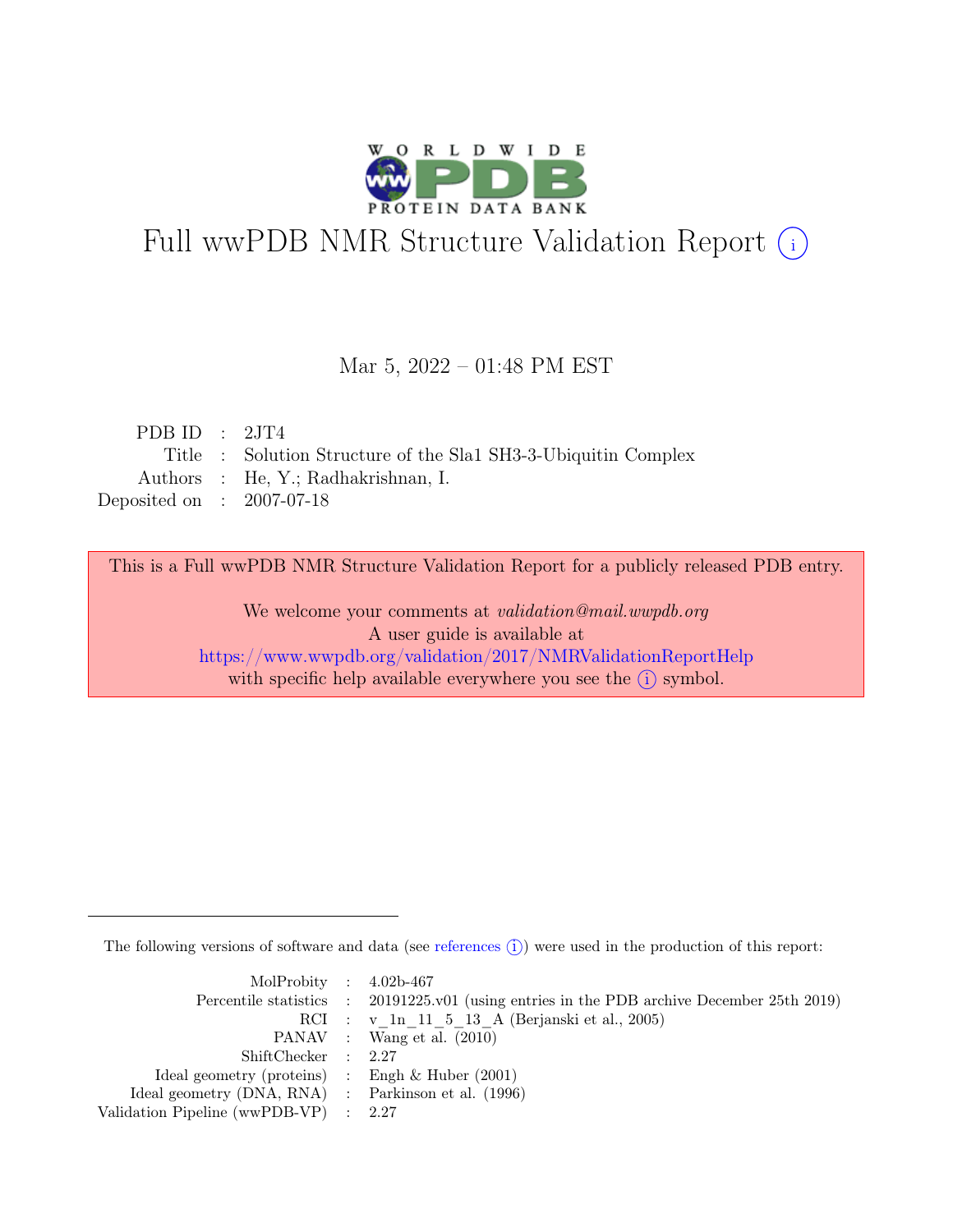# 1 Overall quality at a glance  $(i)$

The following experimental techniques were used to determine the structure: SOLUTION NMR

The overall completeness of chemical shifts assignment was not calculated.

Percentile scores (ranging between 0-100) for global validation metrics of the entry are shown in the following graphic. The table shows the number of entries on which the scores are based.



| Metric.               | Whole archive | NMR archive   |  |  |
|-----------------------|---------------|---------------|--|--|
|                       | $(\#Entries)$ | $(\#Entries)$ |  |  |
| Clashscore            | 158937        | 12864         |  |  |
| Ramachandran outliers | 154571        | 11451         |  |  |
| Sidechain outliers    | 154315        | 11428         |  |  |

The table below summarises the geometric issues observed across the polymeric chains and their fit to the experimental data. The red, orange, yellow and green segments indicate the fraction of residues that contain outliers for  $>=$  3, 2, 1 and 0 types of geometric quality criteria. A cyan segment indicates the fraction of residues that are not part of the well-defined cores, and a grey segment represents the fraction of residues that are not modelled. The numeric value for each fraction is indicated below the corresponding segment, with a dot representing fractions  $\langle=5\%$ 

| Mol | $\alpha$ Chain   Length | Quality of chain |    |     |
|-----|-------------------------|------------------|----|-----|
|     | $-1$                    | 75%              | 7% | 18% |
|     | 76                      | 89%              |    | 7%  |

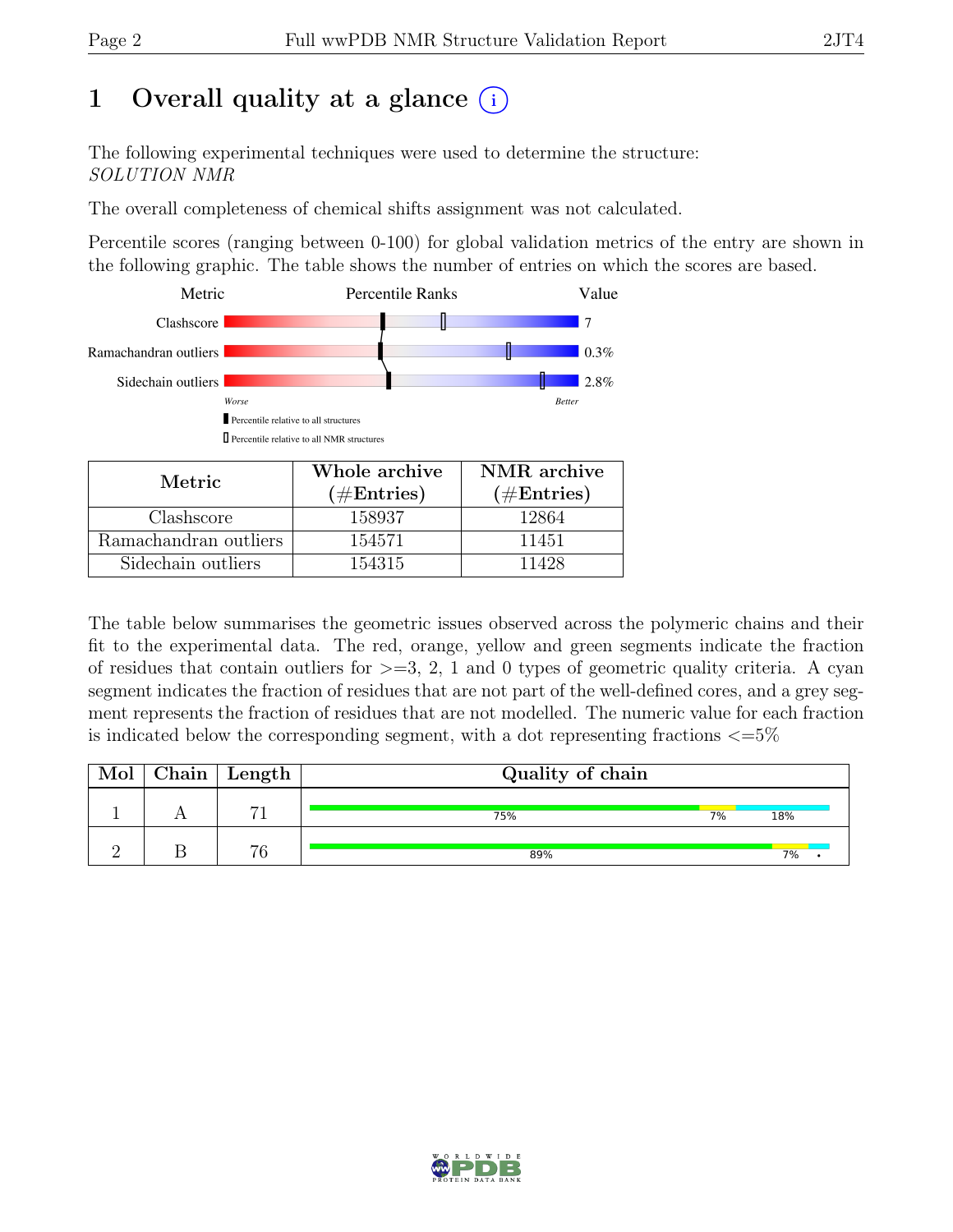# 2 Ensemble composition and analysis  $(i)$

This entry contains 20 models. Model 10 is the overall representative, medoid model (most similar to other models). The authors have identified model 1 as representative, based on the following criterion: closest to the average.

The following residues are included in the computation of the global validation metrics.

| Well-defined (core) protein residues                                                                               |                            |            |  |  |  |  |
|--------------------------------------------------------------------------------------------------------------------|----------------------------|------------|--|--|--|--|
| $\perp$ Backbone RMSD (Å) $\parallel$ Medoid model $\parallel$<br>$\sim$ Well-defined core   Residue range (total) |                            |            |  |  |  |  |
|                                                                                                                    | A:7-A:64, B:1-B:73 $(131)$ | $\rm 0.55$ |  |  |  |  |

Ill-defined regions of proteins are excluded from the global statistics.

Ligands and non-protein polymers are included in the analysis.

The models can be grouped into 3 clusters. No single-model clusters were found.

| Cluster number | Models                                            |
|----------------|---------------------------------------------------|
|                | $1, 2, 4, 5, 7, 8, 9, 10, 11, 12, 14, 17, 18, 20$ |
|                | 6, 13, 15, 16                                     |
|                |                                                   |

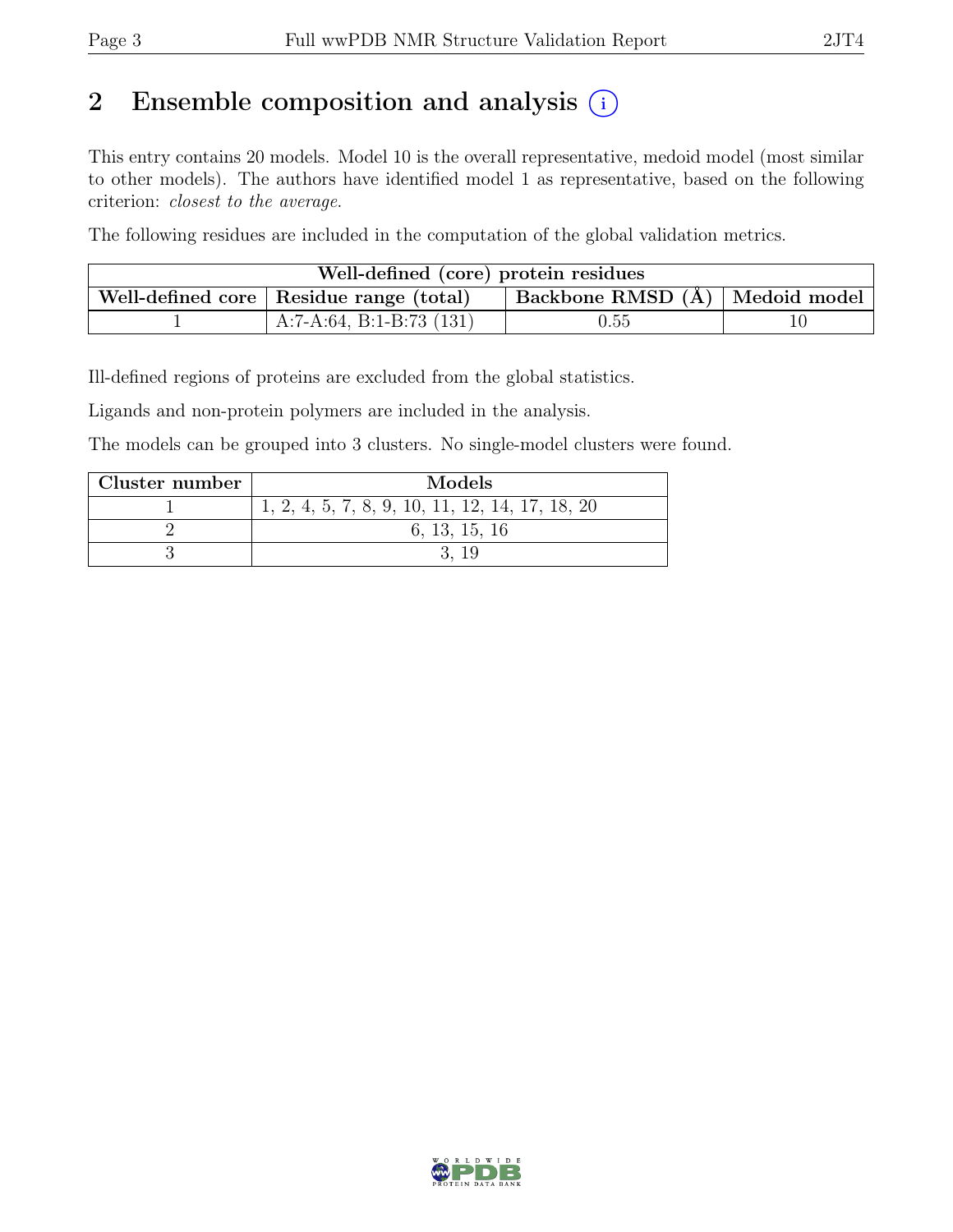# 3 Entry composition  $(i)$

There are 2 unique types of molecules in this entry. The entry contains 2377 atoms, of which 1204 are hydrogens and 0 are deuteriums.

• Molecule 1 is a protein called Cytoskeleton assembly control protein SLA1.

| Mol | Chain   Residues | Atoms        |              |       |    |  | race. |  |
|-----|------------------|--------------|--------------|-------|----|--|-------|--|
|     |                  | <b>Total</b> | $\mathbf{C}$ | - H - |    |  |       |  |
|     |                  | <b>150</b>   | 361          | -578  | 96 |  |       |  |

• Molecule 2 is a protein called Ubiquitin.

| Mol | Chain   Residues | Atoms          |  |                 |  |  |  | race |
|-----|------------------|----------------|--|-----------------|--|--|--|------|
|     | 76               | $_{\rm Total}$ |  | . н.            |  |  |  |      |
|     |                  | 1227           |  | 375 626 105 120 |  |  |  |      |

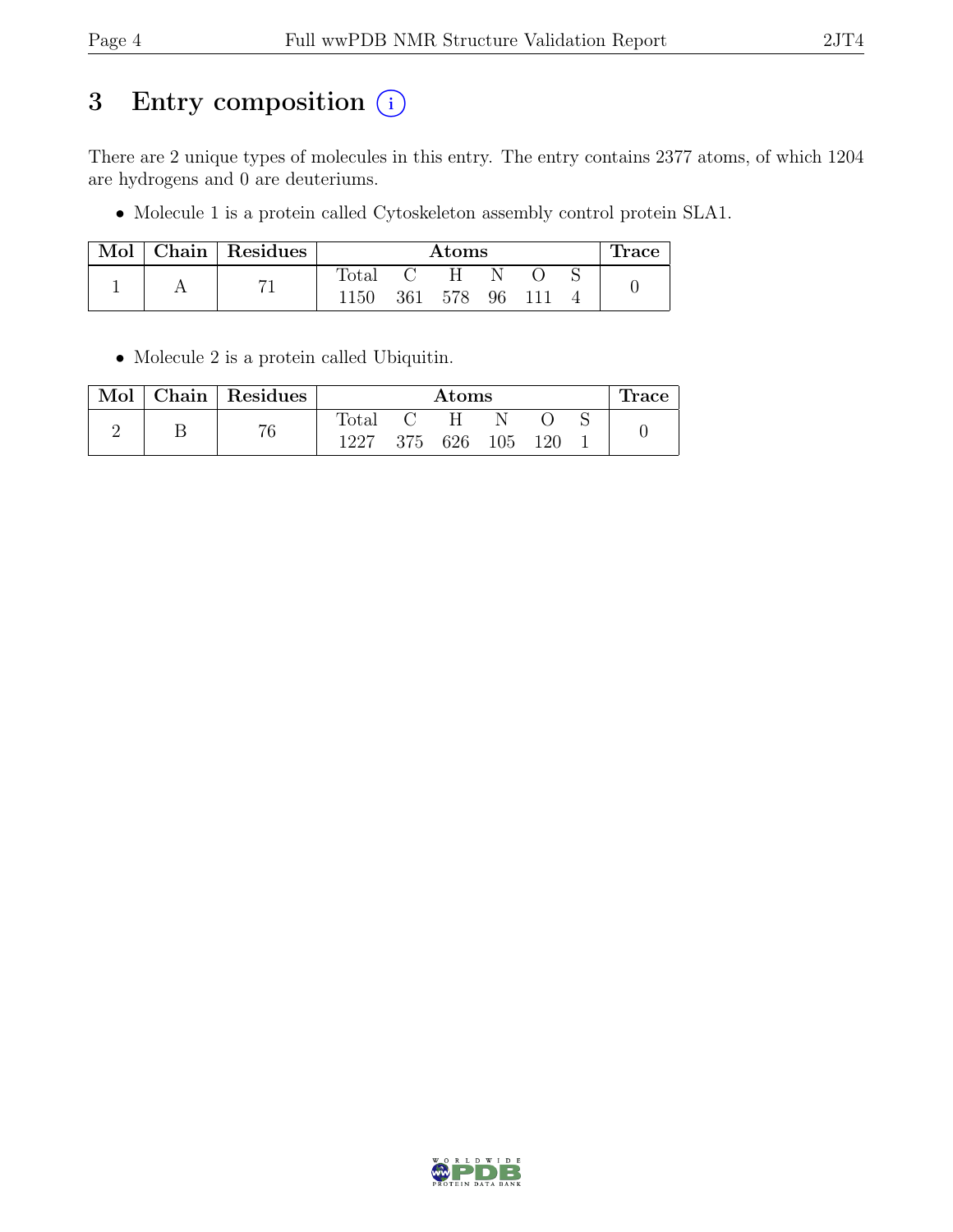# 4 Residue-property plots (i)

# <span id="page-4-0"></span>4.1 Average score per residue in the NMR ensemble

These plots are provided for all protein, RNA, DNA and oligosaccharide chains in the entry. The first graphic is the same as shown in the summary in section 1 of this report. The second graphic shows the sequence where residues are colour-coded according to the number of geometric quality criteria for which they contain at least one outlier:  $green = 0$ ,  $yellow = 1$ ,  $orange = 2$  and  $red =$ 3 or more. Stretches of 2 or more consecutive residues without any outliers are shown as green connectors. Residues which are classified as ill-defined in the NMR ensemble, are shown in cyan with an underline colour-coded according to the previous scheme. Residues which were present in the experimental sample, but not modelled in the final structure are shown in grey.

• Molecule 1: Cytoskeleton assembly control protein SLA1



# 4.2 Scores per residue for each member of the ensemble

Colouring as in section [4.1](#page-4-0) above.

### 4.2.1 Score per residue for model 1



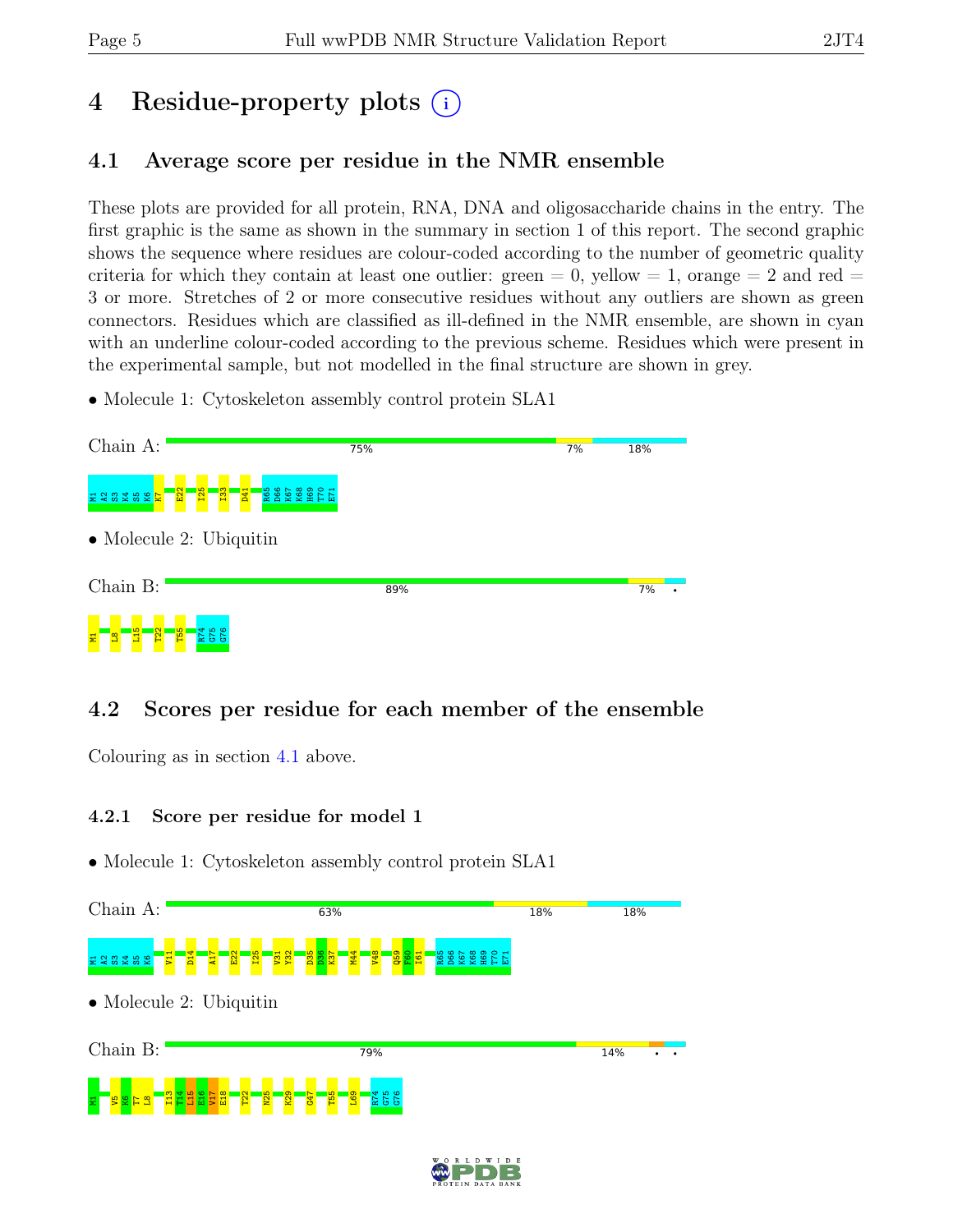#### 4.2.2 Score per residue for model 2

• Molecule 1: Cytoskeleton assembly control protein SLA1



### 4.2.3 Score per residue for model 3

• Molecule 1: Cytoskeleton assembly control protein SLA1



### 4.2.4 Score per residue for model 4



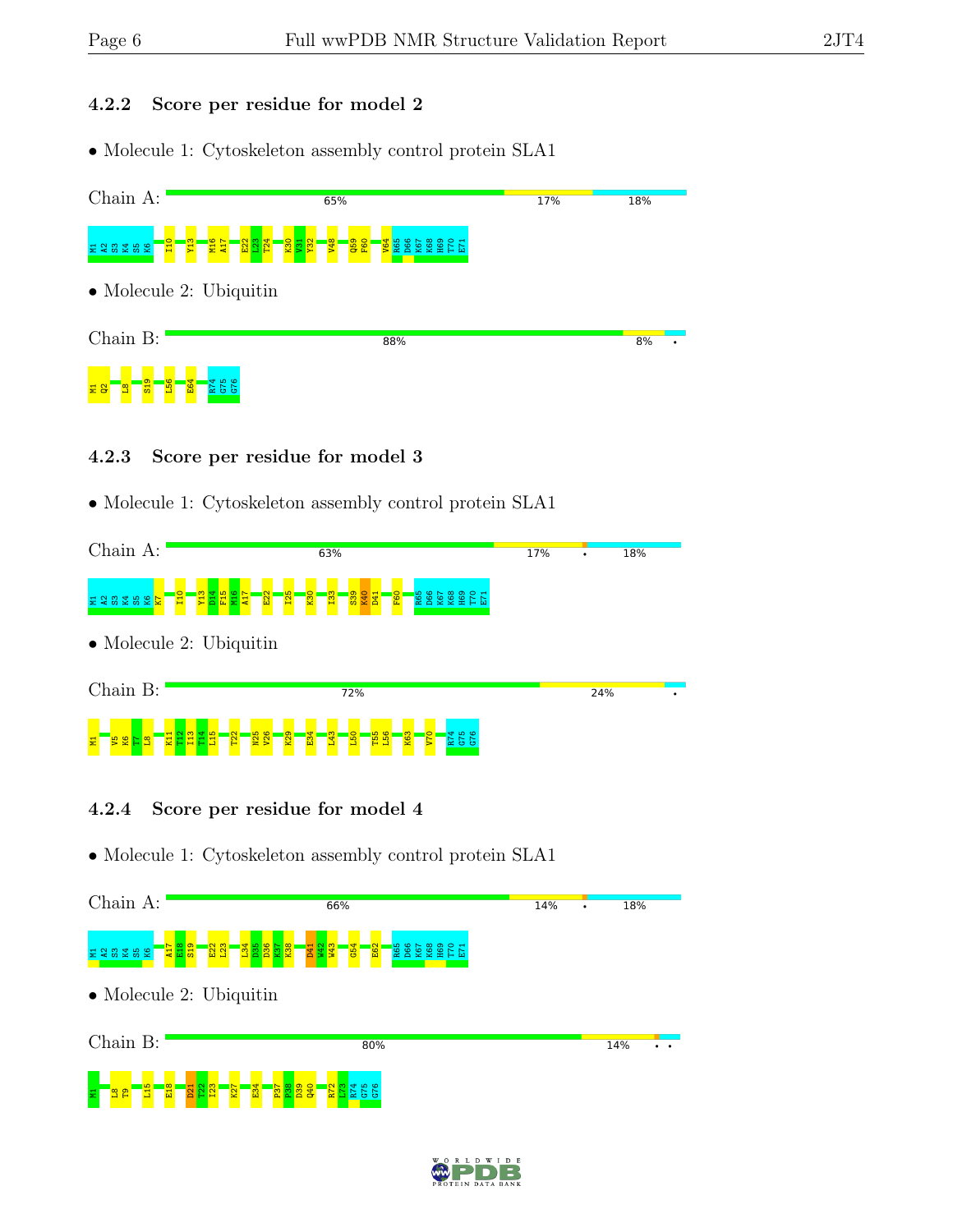#### 4.2.5 Score per residue for model 5

• Molecule 1: Cytoskeleton assembly control protein SLA1



### 4.2.6 Score per residue for model 6

• Molecule 1: Cytoskeleton assembly control protein SLA1



## 4.2.7 Score per residue for model 7



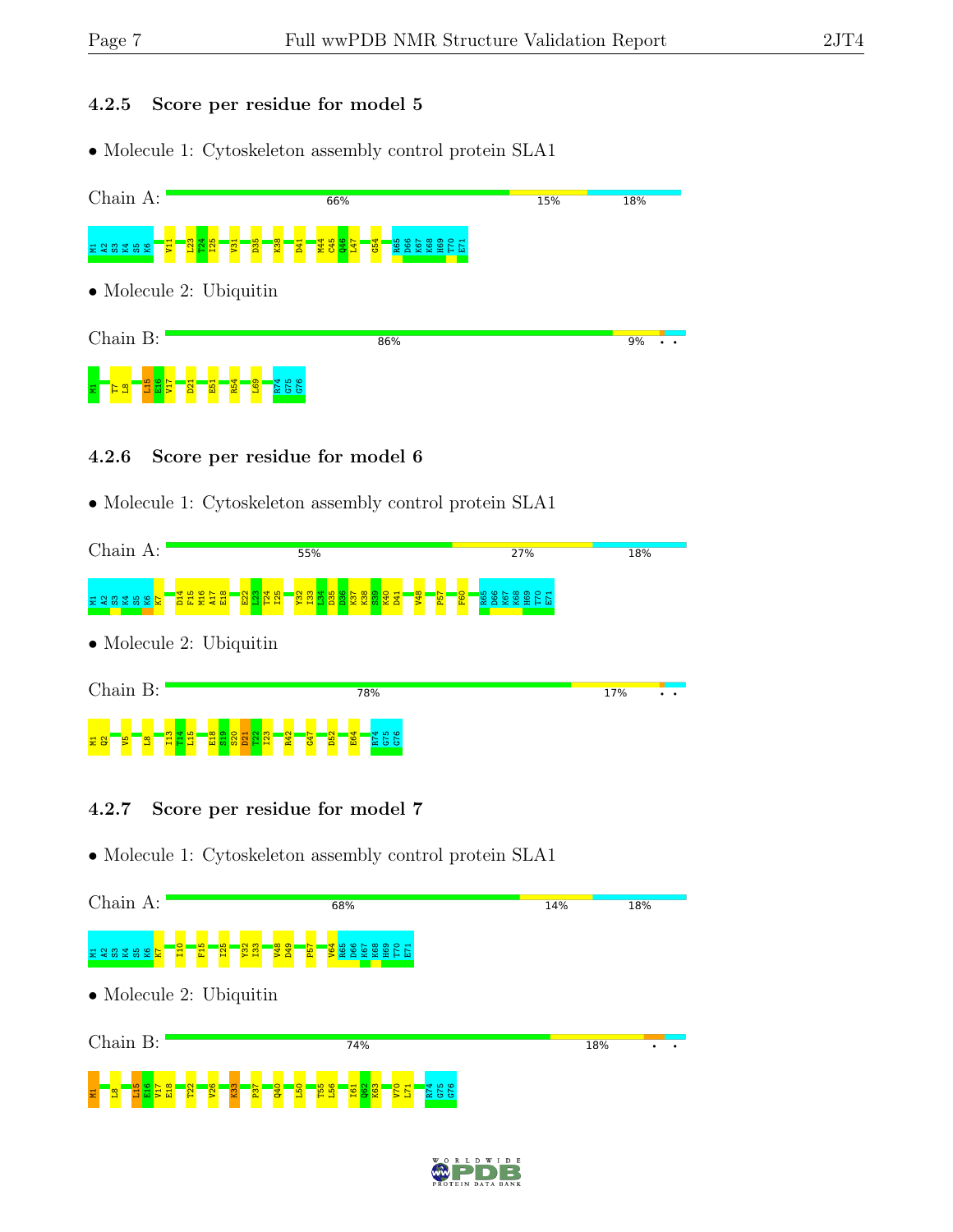#### 4.2.8 Score per residue for model 8

• Molecule 1: Cytoskeleton assembly control protein SLA1



### 4.2.9 Score per residue for model 9

• Molecule 1: Cytoskeleton assembly control protein SLA1



## 4.2.10 Score per residue for model 10 (medoid)



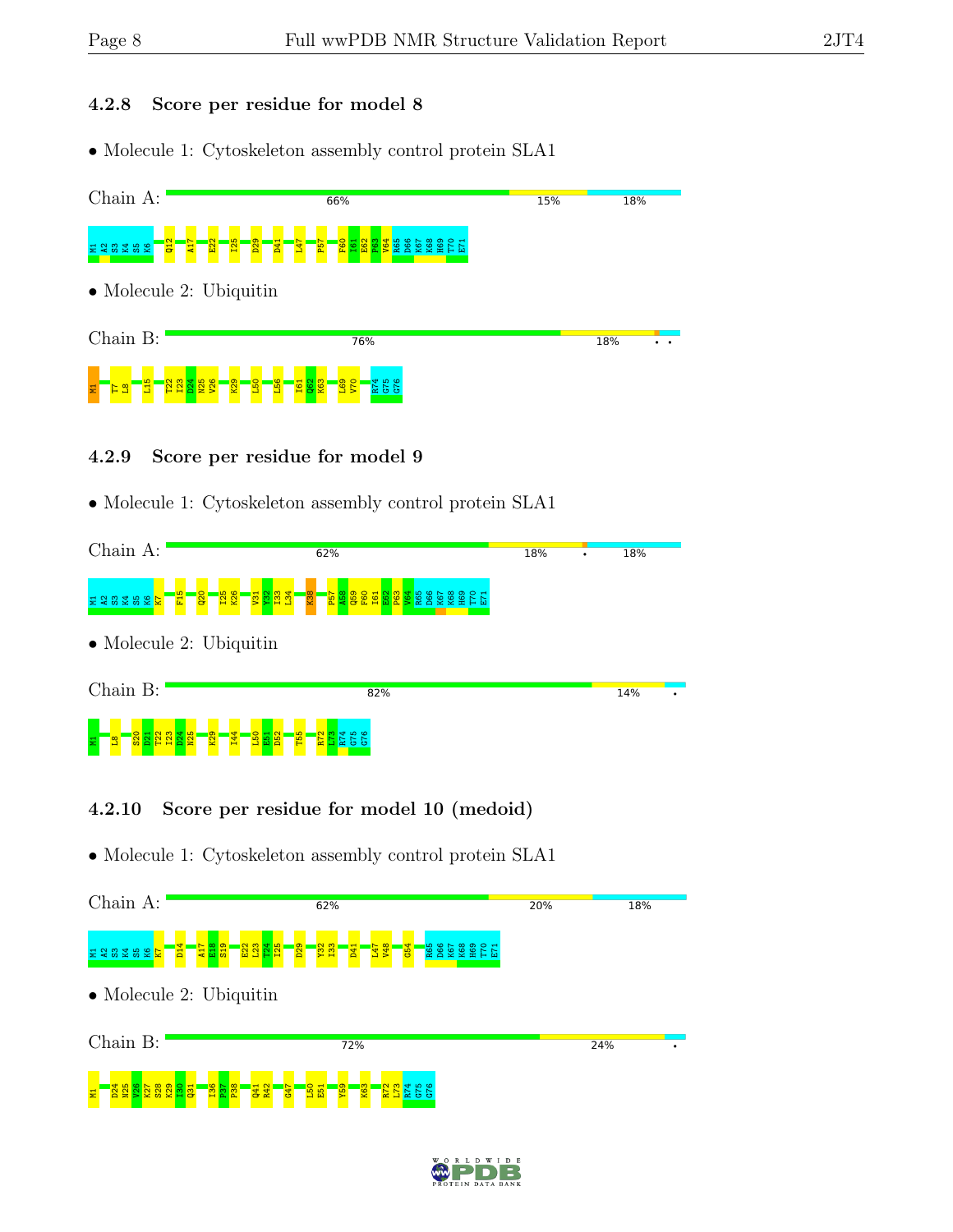#### 4.2.11 Score per residue for model 11

• Molecule 1: Cytoskeleton assembly control protein SLA1



### 4.2.12 Score per residue for model 12

• Molecule 1: Cytoskeleton assembly control protein SLA1



### 4.2.13 Score per residue for model 13



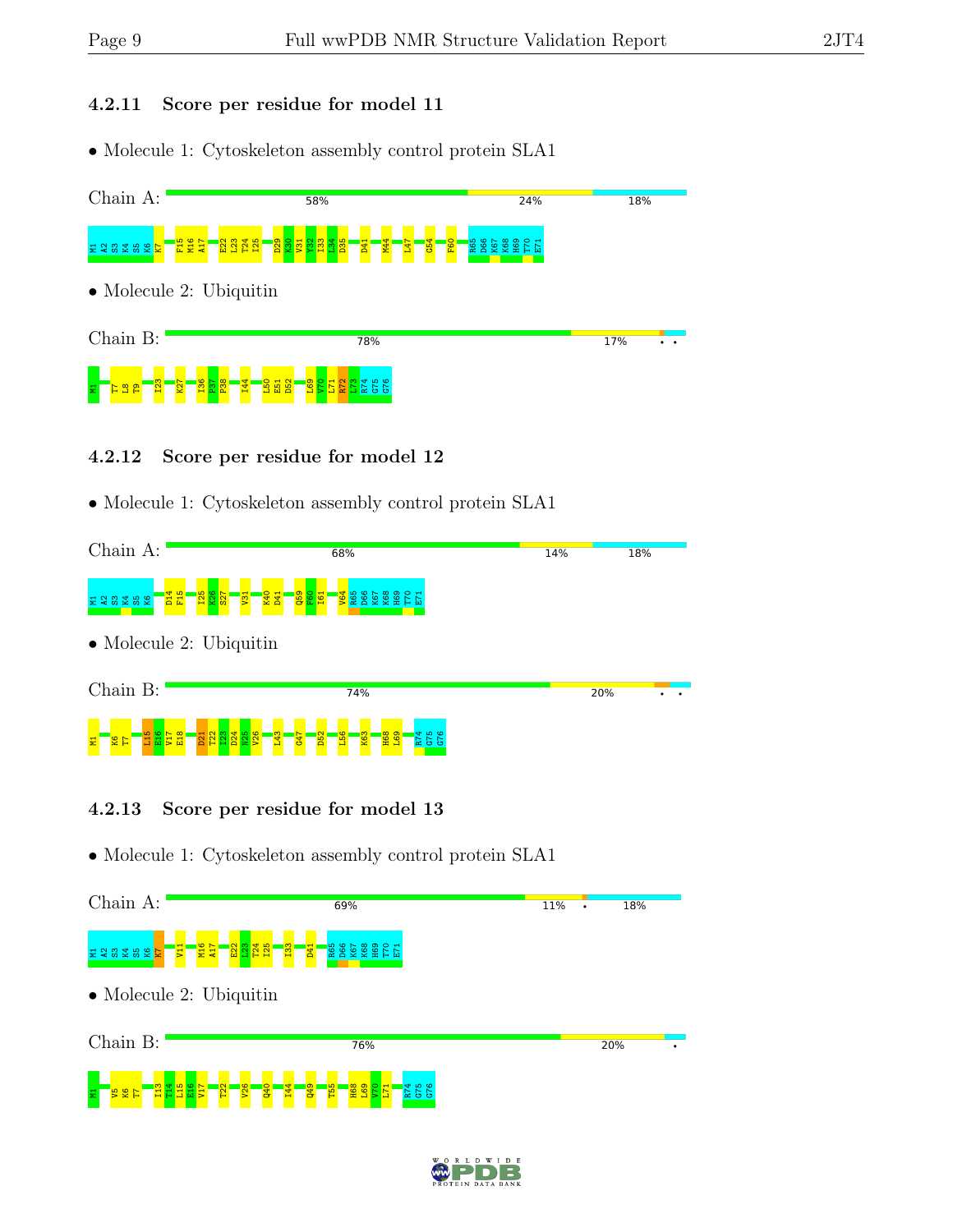### 4.2.14 Score per residue for model 14

• Molecule 1: Cytoskeleton assembly control protein SLA1



### 4.2.15 Score per residue for model 15

• Molecule 1: Cytoskeleton assembly control protein SLA1



## 4.2.16 Score per residue for model 16



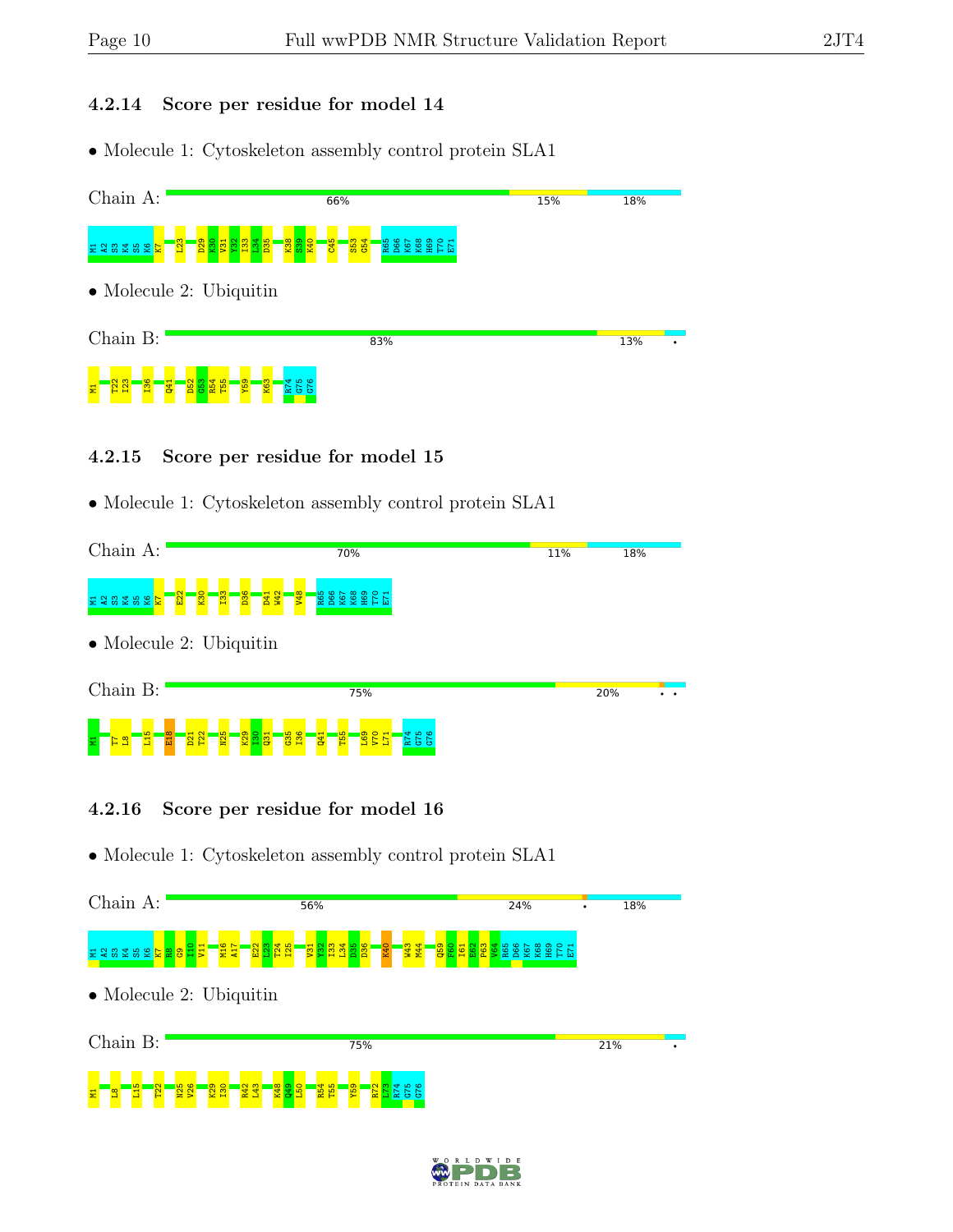### 4.2.17 Score per residue for model 17

• Molecule 1: Cytoskeleton assembly control protein SLA1



### 4.2.18 Score per residue for model 18

• Molecule 1: Cytoskeleton assembly control protein SLA1

| Chain A:                                             | 69%                                                               | 13% | 18% |   |  |  |  |
|------------------------------------------------------|-------------------------------------------------------------------|-----|-----|---|--|--|--|
| <b>E</b> V<br>232525                                 | <b>BRE</b><br>$\overline{D14}$<br><b>125</b><br>85A<br>157<br>88R |     |     |   |  |  |  |
|                                                      | $\bullet$ Molecule 2: Ubiquitin                                   |     |     |   |  |  |  |
| Chain B:                                             | 87%                                                               |     | 9%  | ٠ |  |  |  |
|                                                      |                                                                   |     |     |   |  |  |  |
| D <sub>24</sub><br>$\overline{DB2}$<br>Q41<br>욥<br>픚 | <b>K63</b><br>845<br>845<br>874<br>E69                            |     |     |   |  |  |  |

## 4.2.19 Score per residue for model 19

ELS & L<mark>a</mark>

 $\frac{8}{21}$ D21  $\frac{22}{2}$  $\frac{2}{2}$  $\frac{3}{3}$ R54 T55  $\frac{156}{1}$  $\frac{57}{2}$  $\frac{8}{10}$  $\frac{1}{8}$  $\frac{173}{2}$ R74 G75 G76



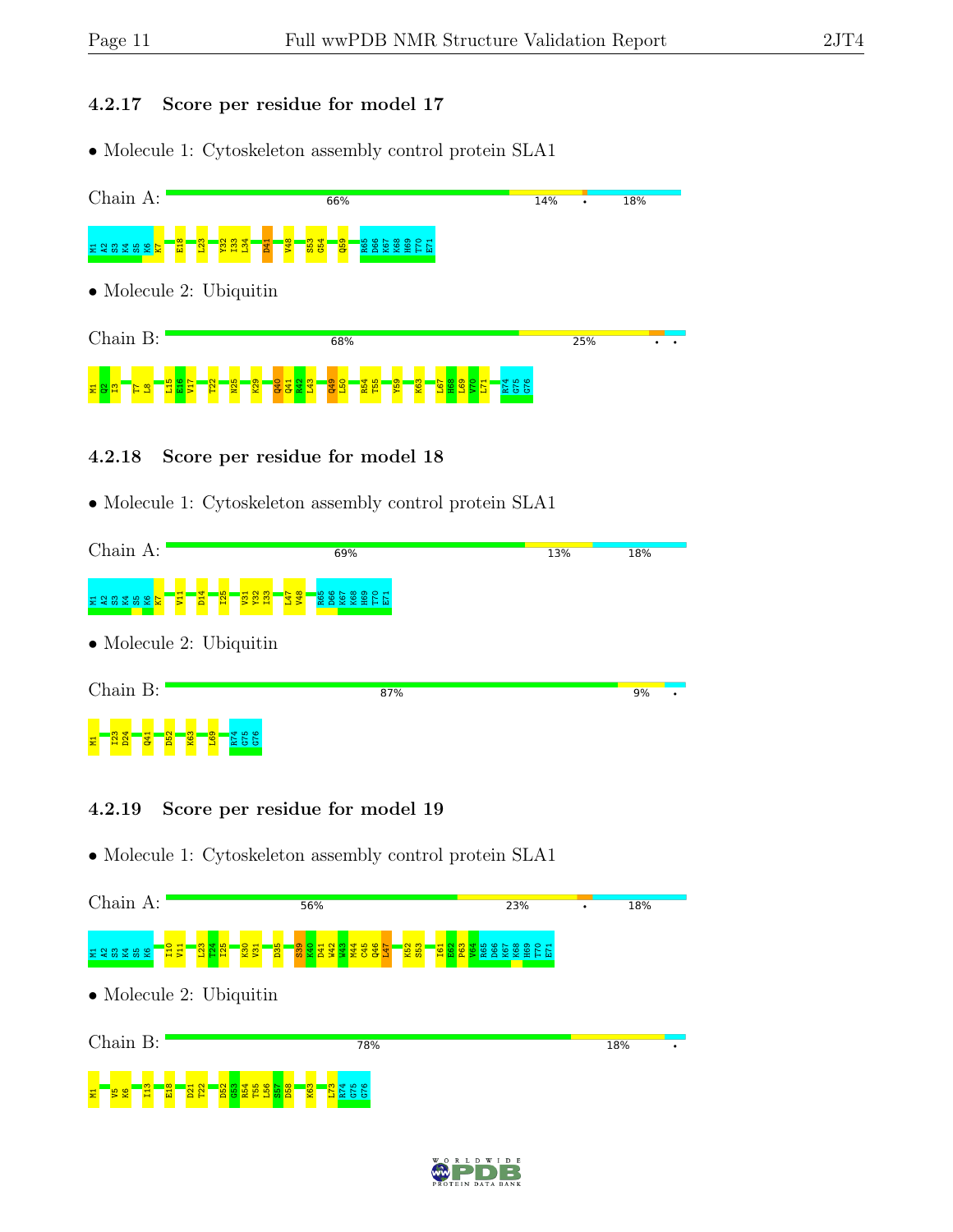## 4.2.20 Score per residue for model 20



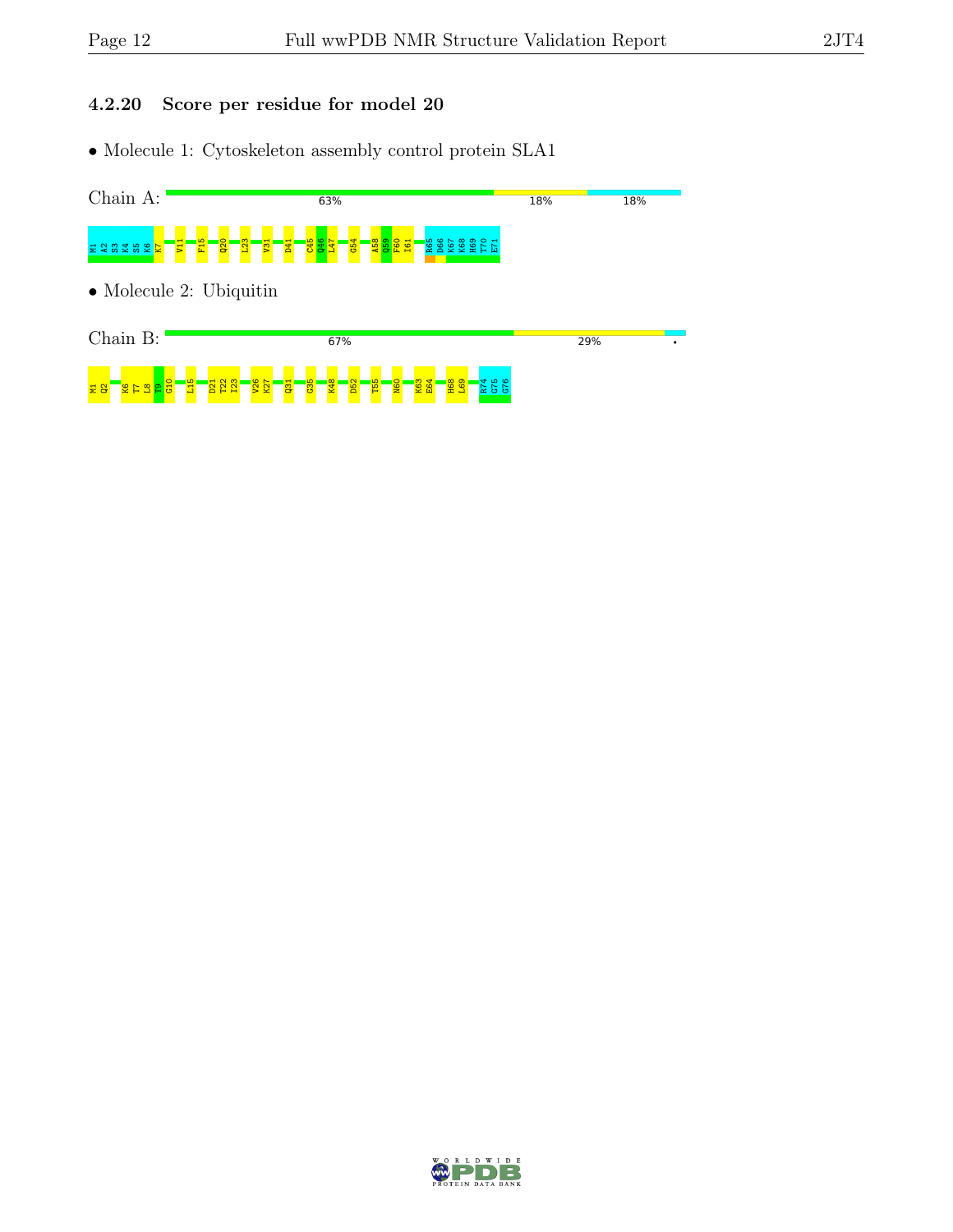# 5 Refinement protocol and experimental data overview  $(i)$

The models were refined using the following method: *torsion angle dynamics, simulated anneal*ing.

Of the 80 calculated structures, 20 were deposited, based on the following criterion: structures with the least restraint energies, restraint violations and rms deviations from ideal covalent geometry.

The following table shows the software used for structure solution, optimisation and refinement.

| Software name   Classification |                    | <b>Version</b> |
|--------------------------------|--------------------|----------------|
| ARIA                           | refinement         |                |
| ARIA                           | structure solution |                |
| <b>CNS</b>                     | refinement         |                |
| <b>CNS</b>                     | structure solution |                |

No chemical shift data was provided.

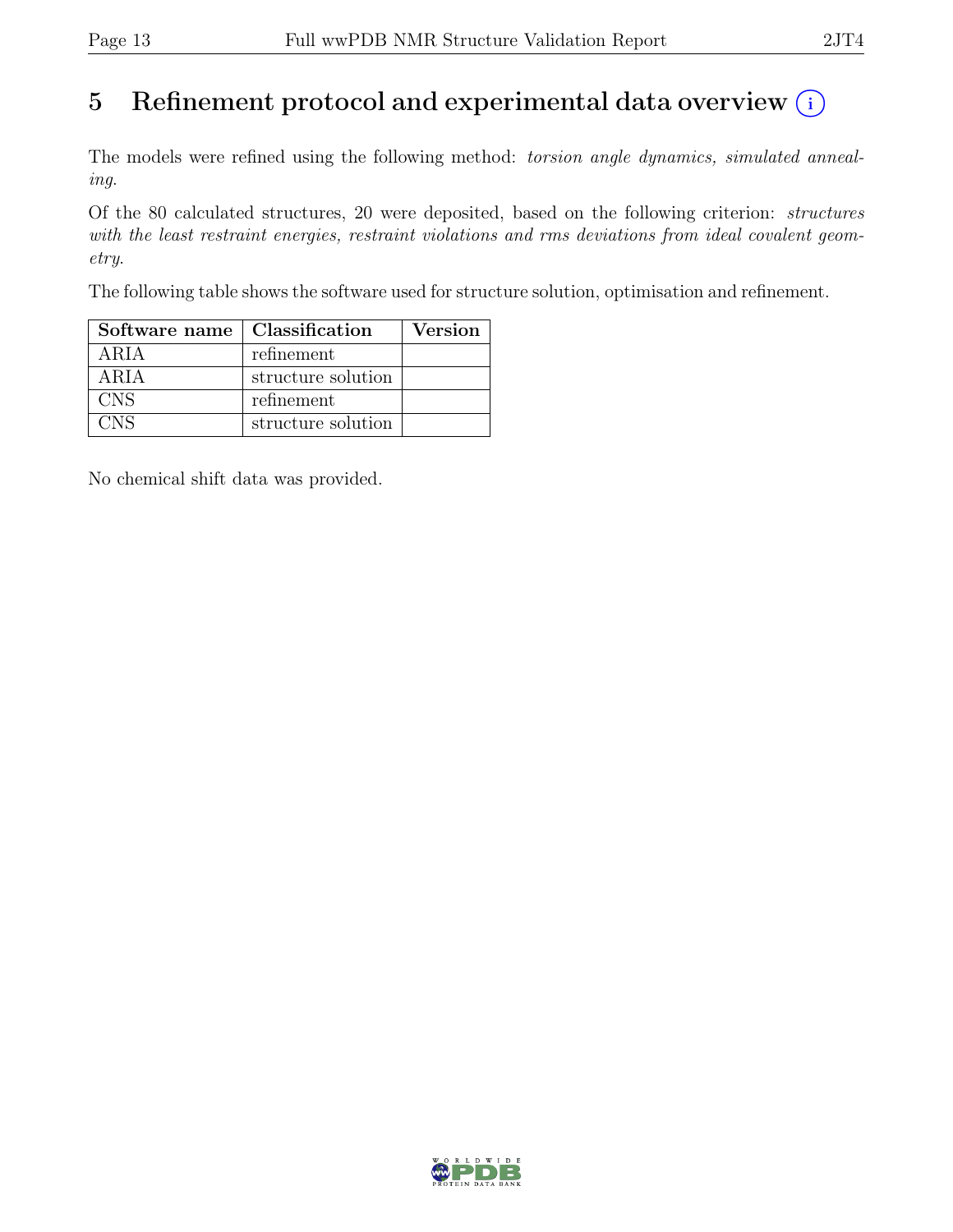# 6 Model quality  $(i)$

# 6.1 Standard geometry  $(i)$

There are no covalent bond-length or bond-angle outliers.

There are no bond-length outliers.

There are no bond-angle outliers.

There are no chirality outliers.

There are no planarity outliers.

# 6.2 Too-close contacts  $(i)$

In the following table, the Non-H and H(model) columns list the number of non-hydrogen atoms and hydrogen atoms in each chain respectively. The H(added) column lists the number of hydrogen atoms added and optimized by MolProbity. The Clashes column lists the number of clashes averaged over the ensemble.

| Mol |       | Chain   Non-H   $H(model)$   $H(added)$   Clashes |       |         |
|-----|-------|---------------------------------------------------|-------|---------|
|     | 465   | 462                                               | 462   | $7 + 2$ |
|     | 581   | 607                                               | 606   | $9+4$   |
|     | 20920 | 21380                                             | 21360 | 289     |

The all-atom clashscore is defined as the number of clashes found per 1000 atoms (including hydrogen atoms). The all-atom clashscore for this structure is 7.

Atom-1  $\left|\right.$  Atom-2  $\left|\right.$  Clash(Å)  $\left|\right.$  Distance(Å)  $\left|\right.$  Models  $_{\rm{Worst \; | \; Total}}$ Worst 1:A:41:ASP:HA 2:B:8:LEU:HD13 0.77 1.56 20 2 1:A:38:LYS:HZ2 1:A:38:LYS:HA 0.75 1.40 9 1 1:A:31:VAL:HG12 | 1:A:47:LEU:HD22 | 0.73 | 1.61 | 19 | 1 1:A:35:ASP:HB3 1:A:38:LYS:HB2 0.71 1.62 14 1  $2:\text{B}:24:\text{ASP}:\text{HB3} \quad | \quad 2:\text{B}:52:\text{ASP}:\text{HB2} \quad | \quad 0.69 \quad | \quad 1.64 \quad | \quad 18 \quad | \quad 1$ 1:A:47:LEU:HG 1:A:52:LYS:HB2 0.67 1.66 19 1  $1:\text{A}:32:\text{TYR}:CE2 \quad 1:\text{A}:48:\text{VAL}:HG23 \quad 0.66 \quad 2.25 \quad 1.7 \quad 1.7 \quad 1.7$ 1:A:7:LYS:HE3 1:A:7:LYS:HA 0.65 1.67 13 1 2:B:8:LEU:HD11 | 2:B:71:LEU:H | 0.65 | 1.52 | 15 | 2 2:B:1:MET:HB3 2:B:63:LYS:HG2 0.64 1.68 3 2:B:5:VAL:HG13 2:B:13:ILE:HB 0.62 1.71 19 3 1:A:41:ASP:HA 2:B:8:LEU:HD22 0.62 1.72 11 1 1:A:12:GLN:HE21 | 1:A:62:GLU:HG3 | 0.61 | 1.55 | 8 | 1

All unique clashes are listed below, sorted by their clash magnitude.

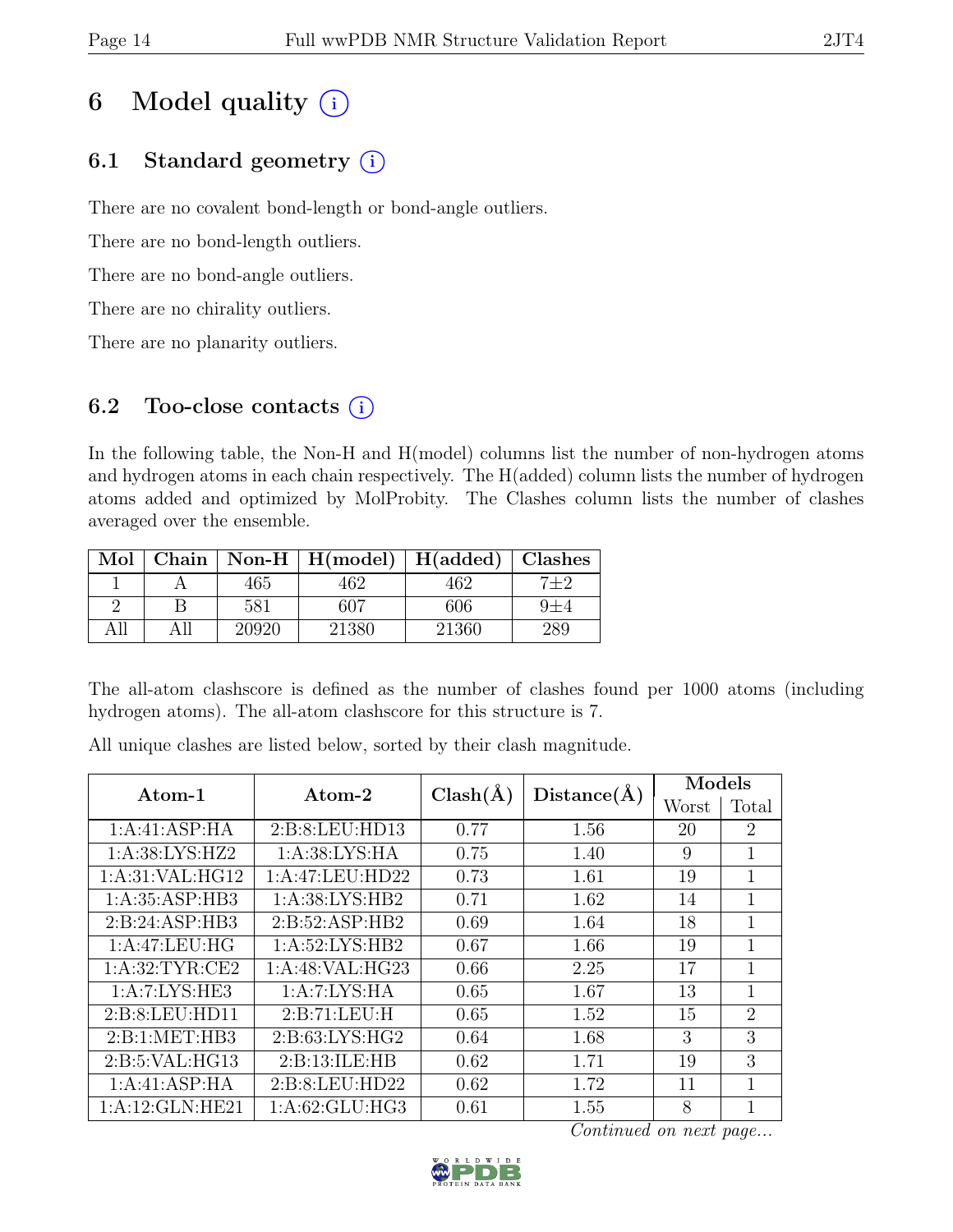|                    |                    |              |             | Models         |                |
|--------------------|--------------------|--------------|-------------|----------------|----------------|
| Atom-1             | Atom-2             | $Clash(\AA)$ | Distance(A) | Worst          | Total          |
| 2:B:1:MET:HB2      | 2:B:63:LYS:HB3     | 0.60         | 1.72        | 8              | $\overline{2}$ |
| 2:B:24:ASP:HA      | 2:B:27:LYS:HG2     | 0.59         | 1.73        | 10             | $\overline{1}$ |
| 1: A:59: GLN:HB3   | 2:B:8:LEU:HB3      | 0.59         | 1.74        | $\overline{2}$ | $\mathbf{1}$   |
| 2:B:72:ARG:HD3     | 2:B:72:ARG:O       | 0.58         | 1.98        | 11             | $\mathbf{1}$   |
| 2:B:15:LEU:HD12    | 2: B:17: VAL: HG12 | 0.58         | 1.74        | $\mathbf{1}$   | $\mathbf{1}$   |
| 1:A:7:LYS:HB2      | 1:A:33:ILE:HB      | 0.58         | 1.73        | 10             | $\overline{9}$ |
| 2:B:22:THR:HA      | 2:B:55:THR:HA      | 0.57         | 1.77        | 13             | 11             |
| 2:B:36:ILE:HD13    | 2:B:71:LEU:HD21    | 0.57         | 1.76        | 11             | $\mathbf{1}$   |
| 1:A:59:GLN:HE21    | 2: B: 8: LEU: HG   | 0.57         | 1.58        | 16             | $\overline{1}$ |
| 2: B:25: ASN:O     | 2:B:29:LYS:HG3     | 0.57         | 1.99        | 15             | $\overline{7}$ |
| 1:A:14:ASP:O       | 2:B:47:GLY:HA3     | 0.57         | 1.98        | 12             | $\overline{2}$ |
| 2:B:42:ARG:HG3     | 2:B:72:ARG:HD3     | 0.57         | 1.77        | 10             | $\overline{1}$ |
| 2:B:5:VAL:HG13     | 2:B:13:ILE:HG13    | 0.57         | 1.76        | $\mathbf{1}$   | $\mathbf{1}$   |
| 2: B:25: ASN:OD1   | 2: B:29: LYS: HE2  | 0.55         | 2.01        | 16             | $\mathbf{1}$   |
| 2:B:40:GLN:HG3     | 2: B: 72: ARG: O   | 0.55         | 2.01        | $\overline{4}$ | $\mathbf{1}$   |
| 1: A:30: LYS: HB2  | 1:A:48:VAL:HB      | 0.55         | 1.78        | $\overline{2}$ | $\overline{1}$ |
| 2: B: 27: LYS: HD3 | 2:B:38:PRO:O       | 0.54         | 2.02        | 11             | $\mathbf{1}$   |
| 1:A:15:PHE:HB2     | $1: A:60:$ PHE:CE2 | 0.54         | 2.38        | $9\phantom{.}$ | $\overline{2}$ |
| 1:A:10:ILE:HG13    | 1: A:30: LYS: HG2  | 0.54         | 1.79        | 19             | $\mathbf{1}$   |
| 2:B:43:LEU:HB2     | 2:B:50:LEU:HB2     | 0.54         | 1.79        | 3              | $\overline{3}$ |
| 2:B:31:GLN:CD      | 2:B:38:PRO:HG3     | 0.53         | 2.24        | 10             | $\overline{1}$ |
| 2: B: 1: MET: SD   | 2:B:63:LYS:HB3     | 0.53         | 2.43        | 17             | $\mathbf{1}$   |
| 1:A:31:VAL:HG21    | 1:A:61:ILE:HD12    | 0.53         | 1.81        | 20             | $\overline{5}$ |
| 2: B: 5: VAL: HB   | 2:B:13:ILE:HB      | 0.53         | 1.79        | 3              | $\mathbf{1}$   |
| 1:A:19:SER:HB2     | 1: A:22: GLU:HG3   | 0.53         | 1.79        | 10             | $\mathbf{1}$   |
| 1:A:59:GLN:NE2     | 2:B:8:LEU:HA       | 0.53         | 2.19        | $\mathbf{1}$   | $\overline{1}$ |
| 1:A:10:ILE:HG12    | 1:A:30:LYS:HG2     | 0.53         | 1.79        | $\sqrt{3}$     | $\mathbf{1}$   |
| 1:A:41:ASP:HB3     | 2:B:8:LEU:HD11     | 0.53         | 1.81        | $\overline{4}$ | $\overline{1}$ |
| 2: B:6: LYS: HA    | 2:Bi:11:LYS:O      | 0.53         | 2.04        | 3              | $\mathbf 1$    |
| 2:B:33:LYS:HA      | 2:B:33:LYS:HE3     | 0.53         | 1.80        | $\overline{7}$ | $\mathbf{1}$   |
| 1:A:41:ASP:HA      | 2: B: 8: LEU: CD1  | 0.52         | 2.33        | 20             | $\mathbf{1}$   |
| 1:A:23:LEU:HD11    | 1:A:52:LYS:HB3     | 0.52         | 1.81        | 19             | $\mathbf{1}$   |
| 2:B:15:LEU:HD12    | 2:B:17:VAL:HG13    | 0.52         | 1.80        | $\overline{5}$ | $\overline{3}$ |
| 1:A:11:VAL:HA      | 1: A:60: PHE:O     | 0.52         | 2.04        | 20             | $\mathbf{1}$   |
| 2: B: 7: THR: HG22 | 2:B:69:LEU:HD23    | 0.52         | 1.80        | 11             | 9              |
| 1:A:11:VAL:HG21    | 1:A:25:ILE:HD12    | 0.52         | 1.80        | 18             | $\overline{5}$ |
| 2:B:23:ILE:HB      | 2: B:52: ASP: HA   | 0.52         | 1.82        | 9              | $\overline{5}$ |
| 1: A: 7: LYS: HG3  | 1: A: 33: ILE: HB  | 0.51         | 1.83        | 3              | $\mathbf 1$    |
| 1:A:41:ASP:HA      | 2:B:8:LEU:HD21     | 0.51         | 1.81        | 8              | $\mathbf{1}$   |
| 1:A:14:ASP:HB2     | 1:A:27:SER:HB2     | 0.51         | 1.83        | 12             | $\mathbf{1}$   |
| 1: A:35:ASP:HB2    | 1: A:44: MET:HG3   | 0.51         | 1.83        | 19             | $\overline{2}$ |

Continued from previous page.

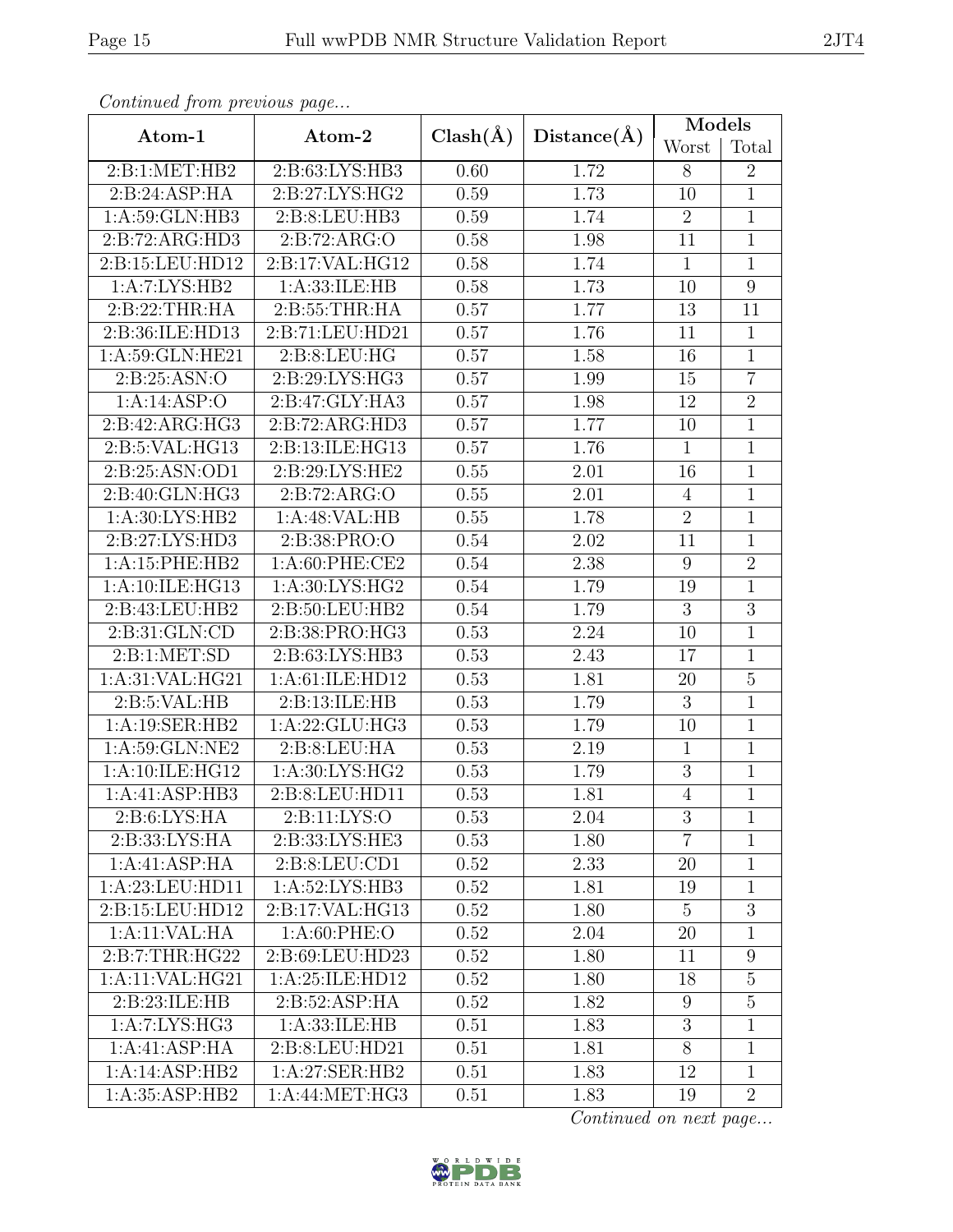| $P$ . The state of $P$ is the set of $\omega$ of $P$ and $P$ . The set of $P$ |                    |              |             | Models          |                |  |
|-------------------------------------------------------------------------------|--------------------|--------------|-------------|-----------------|----------------|--|
| Atom-1                                                                        | Atom-2             | $Clash(\AA)$ | Distance(A) | Worst           | Total          |  |
| 1: A:39: SER:O                                                                | 1:A:40:LYS:HB2     | 0.50         | 2.05        | 3               | $\mathbf{1}$   |  |
| 1:A:25:ILE:HG22                                                               | 1:A:47:LEU:HD21    | 0.50         | 1.83        | 8               | $\overline{2}$ |  |
| 1: A:38: LYS: HA                                                              | 1: A:38: LYS: NZ   | 0.50         | 2.18        | $9\phantom{.0}$ | $\mathbf{1}$   |  |
| 2:B:1:MET:SD                                                                  | 2:B:63:LYS:HD2     | 0.50         | 2.46        | $10\,$          | $\overline{1}$ |  |
| 2: B: 18: GLU: O                                                              | 2:B:56:LEU:HD12    | 0.50         | 2.06        | $\overline{7}$  | $\overline{3}$ |  |
| 2:B:24:ASP:HB2                                                                | 2:B:52:ASP:HB2     | 0.49         | 1.85        | 12              | $\mathbf{1}$   |  |
| 1:A:16:MET:HA                                                                 | 1: A:24:THR:HG23   | 0.49         | 1.84        | $6\phantom{.}$  | $\overline{5}$ |  |
| 1:A:23:LEU:HB2                                                                | 1:A:54:GLY:HA3     | 0.49         | 1.83        | 20              | $\overline{7}$ |  |
| 2:B:56:LEU:HB3                                                                | 2:B:61:ILE:HB      | 0.49         | 1.84        | 8               | $\overline{1}$ |  |
| 1: A:32: TYR: CE2                                                             | 1:A:48:VAL:HG22    | 0.48         | 2.43        | $\mathbf{1}$    | $\overline{4}$ |  |
| 2:B:54:ARG:HD2                                                                | 2:B:59:TYR:OH      | 0.48         | 2.09        | 14              | $\mathbf{1}$   |  |
| 2:B:26:VAL:HG21                                                               | 2:B:56:LEU:HD11    | 0.48         | 1.85        | 3               | $\mathbf{1}$   |  |
| 2: B:22:THR:O                                                                 | 2:B:26:VAL:HG23    | 0.48         | 2.08        | 13              | $\overline{5}$ |  |
| 1:A:17:ALA:HB1                                                                | 1:A:22:GLU:HB2     | 0.48         | 1.84        | 3               | 10             |  |
| 1:A:11:VAL:HG21                                                               | 1: A:25: ILE: HB   | 0.48         | 1.84        | $\mathbf{1}$    | $\mathbf{1}$   |  |
| 2: B:2: GLN:O                                                                 | 2:B:64:GLU:HA      | 0.48         | 2.08        | 20              | $\overline{3}$ |  |
| 1: A:40: LYS:H                                                                | 1:A:40:LYS:HD3     | 0.48         | 1.68        | 16              | $\mathbf{1}$   |  |
| 2:B:19:SER:HA                                                                 | 2: B:56: LEU: HB2  | 0.48         | 1.85        | $\overline{2}$  | $\overline{1}$ |  |
| 1: A:60: PHE:HZ                                                               | 2:B:44:ILE:HG21    | 0.48         | 1.69        | 11              | $\overline{1}$ |  |
| 2:B:41:GLN:HB3                                                                | 2:B:69:LEU:HD11    | 0.48         | 1.86        | 17              | $\overline{2}$ |  |
| 1:A:47:LEU:HD23                                                               | 1:A:47:LEU:N       | 0.48         | 2.24        | 19              | $\mathbf{1}$   |  |
| 2:B:23:ILE:HD12                                                               | 2:B:50:LEU:HD23    | 0.48         | 1.86        | $9\phantom{.0}$ | $\overline{2}$ |  |
| 2:Bi:MET:CB                                                                   | 2:B:63:LYS:HG2     | 0.48         | 2.38        | $\overline{3}$  | 1              |  |
| 1:A:15:PHE:HB3                                                                | 1: A:25: ILE:CG1   | 0.47         | 2.39        | 3               | $\overline{5}$ |  |
| 1:A:23:LEU:HD23                                                               | 1:A:45:CYS:SG      | 0.47         | 2.49        | $\bf 5$         | $\overline{3}$ |  |
| 1:A:58:ALA:HB3                                                                | 2:B:8:LEU:HD11     | 0.47         | 1.85        | 20              | $\overline{1}$ |  |
| 1: A: 35: ASP: CG                                                             | 1: A:38: LYS: HG2  | 0.47         | 2.30        | $6\phantom{.}6$ | $\mathbf{1}$   |  |
| 2:B:50:LEU:HD21                                                               | 2:B:61:ILE:HD11    | 0.47         | 1.85        | $\overline{7}$  | $\overline{1}$ |  |
| 1: A:32:TYR:CD2                                                               | 1: A:48: VAL: HG22 | 0.47         | 2.45        | $\overline{7}$  | $\overline{2}$ |  |
| 2:B:23:ILE:HG22                                                               | 2:B:27:LYS:HE3     | 0.47         | 1.86        | 11              | $\mathbf{1}$   |  |
| 1: A: 13: TYR: HB2                                                            | 1: A:60: PHE:CD1   | 0.46         | 2.45        | 3               | $\overline{2}$ |  |
| 2: B: 18: GLU: O                                                              | 2:B:21:ASP:HB2     | 0.46         | 2.10        | $\overline{4}$  | $\overline{4}$ |  |
| $1:A:7:LYS:\overline{HG3}$                                                    | 1: A: 33: ILE: O   | 0.46         | 2.09        | 18              | $\mathbf{1}$   |  |
| 2: B:27: LYS:O                                                                | 2:B:31:GLN:HG3     | 0.46         | 2.10        | 10              | $\mathbf 1$    |  |
| 2:B:54:ARG:HB2                                                                | 2: B:59: TYR: CE2  | 0.46         | 2.45        | 17              | $\overline{2}$ |  |
| 1:A:18:GLU:HB2                                                                | 2:B:49:GLN:NE2     | 0.46         | 2.26        | 17              | $\mathbf{1}$   |  |
| 2:B:42:ARG:HD2                                                                | 2:B:72:ARG:HB2     | 0.45         | 1.86        | 16              | $\mathbf{1}$   |  |
| 2: B: 1: MET: CB                                                              | 2:B:63:LYS:HB3     | 0.45         | 2.41        | 8               | $\overline{2}$ |  |
| 2:B:3:ILE: HB                                                                 | 2:B:67:LEU:HD13    | 0.45         | 1.89        | 17              | $\mathbf{1}$   |  |
| 2:B:41:GLN:HB2                                                                | 2:B:69:LEU:HD11    | 0.45         | 1.88        | 18              | $\mathbf{1}$   |  |
| 1: A:61: ILE: O                                                               | 1: A:63: PRO:HD3   | 0.45         | 2.12        | 19              | $\mathbf{1}$   |  |

Continued from previous page.

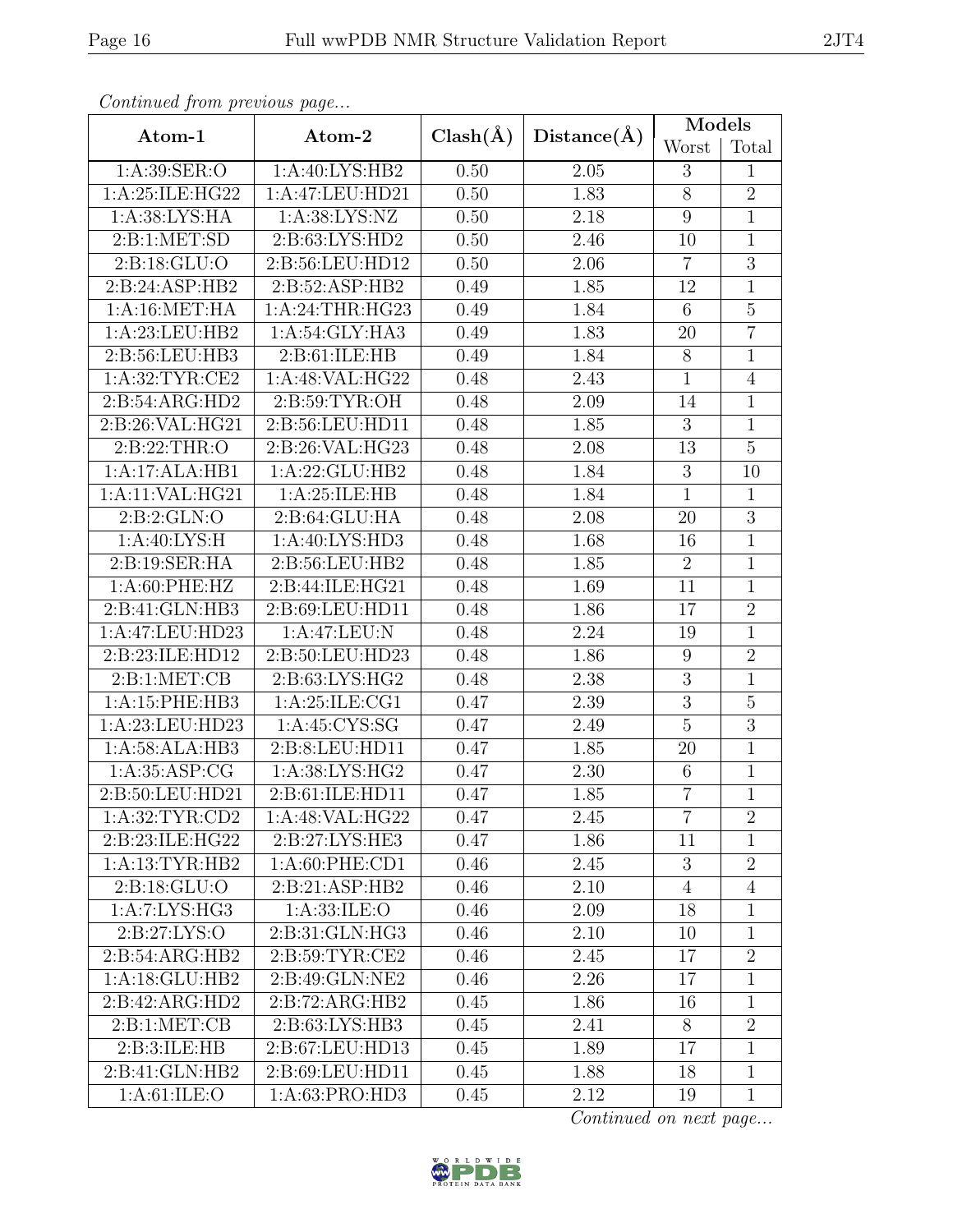| Contentaca from precious page |                    |              |             | Models          |                |  |
|-------------------------------|--------------------|--------------|-------------|-----------------|----------------|--|
| Atom-1                        | Atom-2             | $Clash(\AA)$ | Distance(A) | Worst           | Total          |  |
| 1: A:46: GLN: HA              | 1: A:52: LYS:O     | 0.45         | 2.11        | 19              | $\mathbf{1}$   |  |
| 2:B:56:LEU:HD22               | 2:B:61:ILE:HD12    |              | 1.88        | $\overline{7}$  | $\mathbf{1}$   |  |
| 1: A:31: VAL: HB              | 1:A:45:CYS:HB3     | 0.45         | 1.88        | 19              | $\mathbf{1}$   |  |
| 1: A:60: PHE: CZ              | 2:B:44:ILE:HG21    | 0.45         | 2.46        | 9               | $\overline{1}$ |  |
| 2:B:22:THR:HG22               | 2: B:55:THR:HG22   | 0.45         | 1.88        | $\overline{7}$  | $\overline{2}$ |  |
| 1:A:41:ASP:HB3                | 2: B: 8: LEU: CD1  | 0.45         | 2.42        | $\overline{4}$  | $\mathbf{1}$   |  |
| 2:B:27:LYS:HB2                | 2:B:41:GLN:NE2     | 0.45         | 2.27        | 10              | $\mathbf{1}$   |  |
| 2:B:31:GLN:O                  | 2:B:35:GLY:HA2     | 0.45         | 2.11        | 15              | $\overline{2}$ |  |
| 1:A:14:ASP:O                  | 2:B:47:GLY:HA2     | 0.44         | 2.12        | 10              | $\overline{2}$ |  |
| 1:A:41:ASP:HB2                | 2:B:73:LEU:HD11    | 0.44         | 1.88        | 10              | $\mathbf{1}$   |  |
| 2:B:36:ILE:HB                 | 2:B:41:GLN:OE1     | 0.44         | 2.11        | 10              | $\overline{3}$ |  |
| 1:A:7:LYS:HB2                 | 1: A: 33: ILE: O   | 0.44         | 2.12        | 15              | $\mathbf{1}$   |  |
| 2:B:43:LEU:HD23               | 2:B:69:LEU:HD13    | 0.44         | 1.89        | 12              | $\mathbf{1}$   |  |
| 2:B:40:GLN:HE21               | 2:B:71:LEU:HD12    | 0.44         | 1.72        | $\overline{7}$  | $\overline{1}$ |  |
| 2:B:8:LEU:HD12                | 2:B:70:VAL:HG13    | 0.44         | 1.90        | 8               | $\mathbf{1}$   |  |
| 2:B:50:LEU:HD22               | 2: B:59: TYR: CG   | 0.44         | 2.47        | 10              | $\overline{1}$ |  |
| 2: B:6: LYS: HD3              | 2: B: 7: THR: O    | 0.44         | 2.13        | 20              | $\mathbf{1}$   |  |
| 1:A:31:VAL:HG12               | 1:A:47:LEU:HD23    | 0.44         | 1.88        | 11              | $\overline{4}$ |  |
| 2:B:8:LEU:HD12                | 2:B:70:VAL:HG23    | 0.43         | 1.90        | 3               | $\mathbf{1}$   |  |
| 2:B:44:ILE:HG12               | 2:B:49:GLN:HG2     | 0.43         | 1.88        | 13              | $\mathbf{1}$   |  |
| 2:B:23:ILE:O                  | 2:B:27:LYS:HG3     | 0.43         | 2.13        | 20              | $\overline{2}$ |  |
| 2: B:6: LYS:O                 | 2:B:68:HIS:HA      | 0.43         | 2.13        | 12              | $\overline{3}$ |  |
| 1:A:18:GLU:HG2                | 2:B:42:ARG:NH2     | 0.43         | 2.28        | $6\phantom{.}$  | $\overline{1}$ |  |
| 1:A:59:GLN:NE2                | 2:B:8:LEU:HD23     | 0.43         | 2.29        | 17              | $\overline{1}$ |  |
| 2:B:37:PRO:HB2                | 2:B:39:ASP:OD1     | 0.43         | 2.13        | $\overline{4}$  | $\mathbf{1}$   |  |
| 1:A:57:PRO:HB3                | 2:B:70:VAL:HG21    | 0.43         | 1.89        | $\overline{7}$  | $\mathbf{1}$   |  |
| 2:B:37:PRO:HG2                | 2:B:40:GLN:HG2     | 0.43         | 1.91        | $\overline{7}$  | $\mathbf{1}$   |  |
| 2:B:42:ARG:NH2                | 2:B:51:GLU:HA      | 0.43         | 2.29        | 10              | $\overline{1}$ |  |
| 2:B:40:GLN:NE2                | 2:B:71:LEU:HD13    | 0.43         | 2.29        | 13              | $\mathbf 1$    |  |
| 1:A:31:VAL:HB                 | 1:A:45:CYS:HB2     | 0.43         | 1.90        | 14              | $\mathbf{1}$   |  |
| 1: A:30: LYS:O                | 1:A:48:VAL:HG12    | 0.43         | 2.14        | 15              | $\mathbf{1}$   |  |
| 1:A:39:SER:HB3                | 1:A:42:TRP:O       | 0.43         | 2.13        | 19              | $\mathbf{1}$   |  |
| 1: A:37: LYS: HA              | 1:A:40:LYS:HA      | 0.43         | 1.90        | 6               | 1              |  |
| 1:A:57:PRO:HB2                | 1:A:60:PHE:CD1     | 0.43         | 2.49        | 9               | $\overline{2}$ |  |
| 1:A:41:ASP:HB3                | 2:B:8:LEU:HD13     | 0.42         | 1.91        | 15              | $\overline{2}$ |  |
| 2: B:54: ARG:HD2              | 2:B:58:ASP:OD2     | 0.42         | 2.13        | 19              | $\mathbf{1}$   |  |
| 2: B: 1: MET: SD              | 2:B:63:LYS:HD3     | 0.42         | 2.54        | 12              | $\mathbf{1}$   |  |
| 1:A:22:GLU:HG2                | 1: A:42:TRP: CZ3   | 0.42         | 2.49        | 15              | $\mathbf{1}$   |  |
| 2:B:48:LYS:HD3                | 2: B:59: TYR: HD1  | 0.42         | 1.74        | 16              | $\mathbf{1}$   |  |
| 1:A:15:PHE:HB3                | 1: A:25: ILE: HG12 | 0.42         | 1.91        | 3               | $\overline{2}$ |  |
| 1:A:57:PRO:HG2                | 1:A:60:PHE:CD1     | 0.42         | 2.48        | $6\phantom{.}6$ | $\mathbf{1}$   |  |

Continued from previous page.

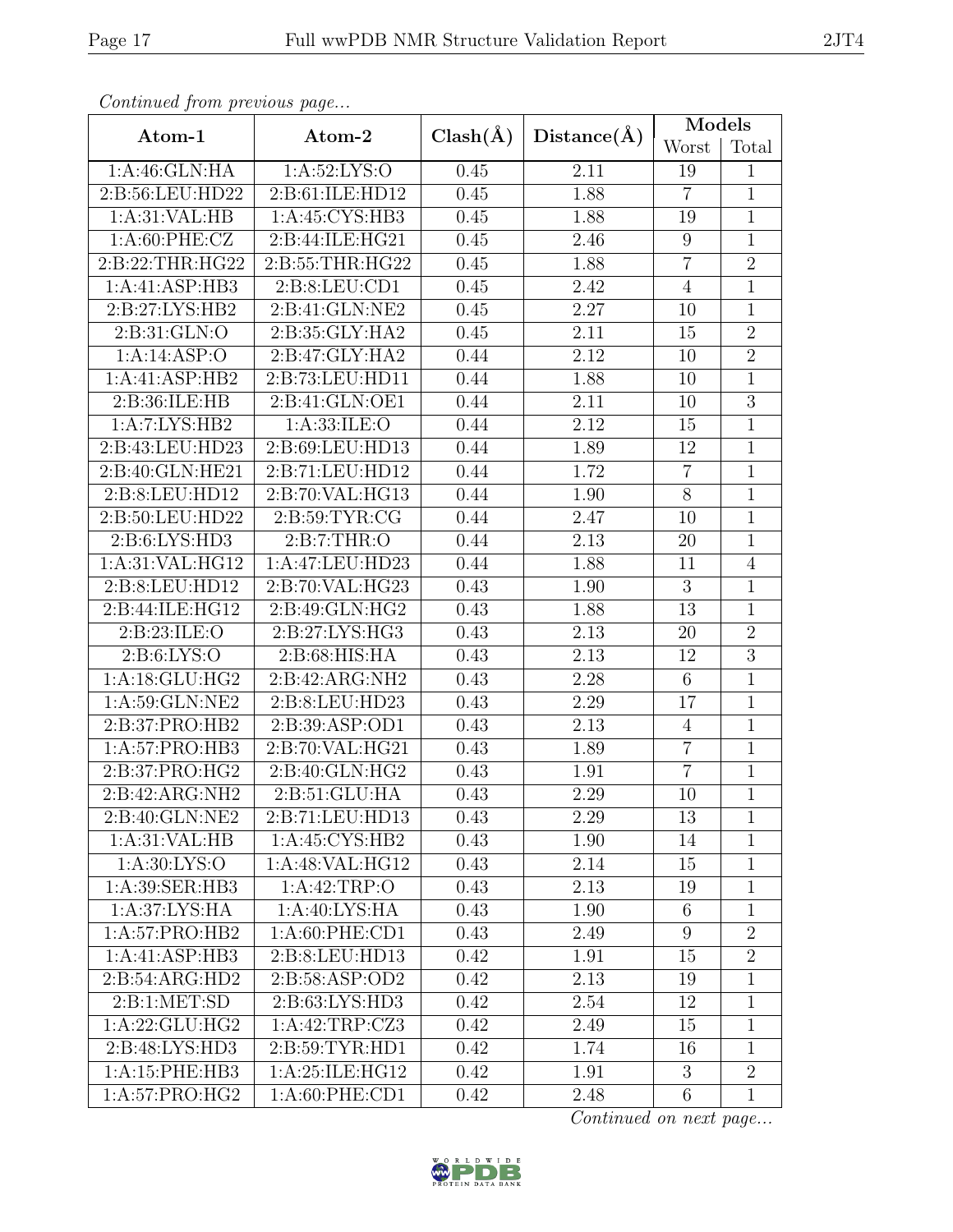|                    |                  |              |                   | <b>Models</b>   |                |
|--------------------|------------------|--------------|-------------------|-----------------|----------------|
| Atom-1             | Atom-2           | $Clash(\AA)$ | Distance(A)       | Worst           | Total          |
| 2:B:1:MET:HG2      | 2:B:17:VAL:O     | 0.42         | 2.14              | 17              | $\mathbf{1}$   |
| 1:A:33:ILE:HG21    | 1: A:36: ASP:HB3 | 0.42         | 1.91              | 15              | $\overline{1}$ |
| 1: A:59: GLN: HE21 | 2:B:8:LEU:HD23   | 0.42         | 1.75              | $\overline{17}$ | $\overline{1}$ |
| 1: A:45: CYS:O     | 1: A:53: SER: HA | 0.42         | 2.15              | 19              | $\overline{1}$ |
| 1:A:10:ILE:HD12    | 1:A:10:ILE:N     | 0.42         | 2.29              | $\overline{7}$  | $\overline{1}$ |
| 2:B:28:SER:HA      | 2: B:31: GLN:CD  | 0.42         | $\overline{2.35}$ | $10\,$          | $\overline{1}$ |
| 1: A:9: GLY: HA2   | 1:A:63:PRO:HA    | 0.42         | 1.90              | 16              | $\overline{1}$ |
| 1:A:10:ILE:CD1     | 1:A:64:VAL:HB    | 0.42         | 2.45              | $\overline{7}$  | $\overline{1}$ |
| 1: A:59: GLN:OE1   | 2: B:8: LEU: HG  | 0.42         | 2.15              | $\overline{9}$  | $\overline{1}$ |
| 1:A:19:SER:HB3     | 1: A:22: GLU:HG3 | 0.41         | 1.91              | $\overline{4}$  | $\overline{1}$ |
| 1:A:41:ASP:HB3     | 2:B:8:LEU:HD22   | 0.41         | 1.92              | $\overline{6}$  | $\overline{1}$ |
| 2: B:31: GLN:OE1   | 2:B:38:PRO:HG3   | 0.41         | $\overline{2.15}$ | 10              | $\overline{1}$ |
| 2:B:40:GLN:HE22    | 2:B:71:LEU:HD13  | 0.41         | 1.74              | 17              | $\mathbf{1}$   |
| 1:A:35:ASP:H       | 1:A:44:MET:HB2   | 0.41         | 1.75              | $\mathbf{1}$    | $\overline{2}$ |
| 2: B:5: VAL:CG1    | 2:B:13:ILE:HB    | 0.41         | 2.45              | 13              | $\mathbf{1}$   |
| 1:A:36:ASP:HA      | 1:A:43:TRP:CD1   | 0.41         | 2.49              | 16              | $\mathbf{1}$   |
| 1:A:34:LEU:N       | 1:A:34:LEU:HD22  | 0.41         | 2.31              | $17\,$          | $\mathbf{1}$   |
| 2:B:1:MET:SD       | 2: B:63: LYS: HA | 0.41         | 2.55              | 20              | $\overline{1}$ |
| 1:A:34:LEU:HD22    | 1: A:34:LEU: N   | 0.41         | 2.30              | $9\phantom{.}$  | $\overline{1}$ |
| 2:B:18:GLU:HB2     | 2:B:21:ASP:HB2   | 0.41         | 1.91              | 19              | $\overline{1}$ |
| 2:B:51:GLU:HB3     | 2: B:54: ARG: CG | 0.41         | 2.46              | $\overline{5}$  | $\overline{1}$ |
| 1:A:34:LEU:HB2     | 1:A:44:MET:HB2   | 0.41         | 1.92              | 16              | $\mathbf{1}$   |
| 1:A:13:TYR:HB2     | 1:A:60:PHE:HD1   | 0.41         | 1.75              | $\overline{3}$  | $\mathbf{1}$   |
| 2:B:8:LEU:HD21     | 2:B:70:VAL:HG13  | 0.41         | 1.92              | 15              | $\overline{1}$ |
| 2:Bi:26:VAL:O      | 2:B:30:ILE:HG13  | 0.41         | 2.16              | 16              | $\mathbf{1}$   |
| 2:B:8:LEU:HD23     | 2:B:8:LEU:O      | 0.40         | 2.17              | $\overline{6}$  | $\overline{2}$ |
| 2:B:23:ILE:HD12    | 2:B:50:LEU:HD13  | 0.40         | 1.93              | 11              | $\mathbf{1}$   |
| 2:B:17:VAL:HB      | 2:B:29:LYS:HE3   | 0.40         | 1.92              | $\mathbf{1}$    | $\overline{1}$ |
| 2:B:17:VAL:HG11    | 2:B:26:VAL:HG22  | 0.40         | 1.91              | 13              | $\mathbf 1$    |
| 2:B:40:GLN:OE1     | 2:B:71:LEU:HB3   | 0.40         | $\overline{2.16}$ | 17              | $\mathbf{1}$   |
| 1:A:10:ILE:HG12    | 1:A:64:VAL:HG22  | 0.40         | 1.93              | $\overline{2}$  | $\mathbf{1}$   |
| 1:A:36:ASP:HB2     | 1:A:43:TRP:CE2   | 0.40         | 2.51              | $\overline{4}$  | $\mathbf{1}$   |
| 1:A:18:GLU:HB2     | 2:B:49:GLN:HE21  | 0.40         | 1.76              | $\overline{17}$ | $\overline{1}$ |

Continued from previous page...

# 6.3 Torsion angles  $(i)$

### 6.3.1 Protein backbone  $(i)$

In the following table, the Percentiles column shows the percent Ramachandran outliers of the chain as a percentile score with respect to all PDB entries followed by that with respect to all NMR entries. The Analysed column shows the number of residues for which the backbone conformation

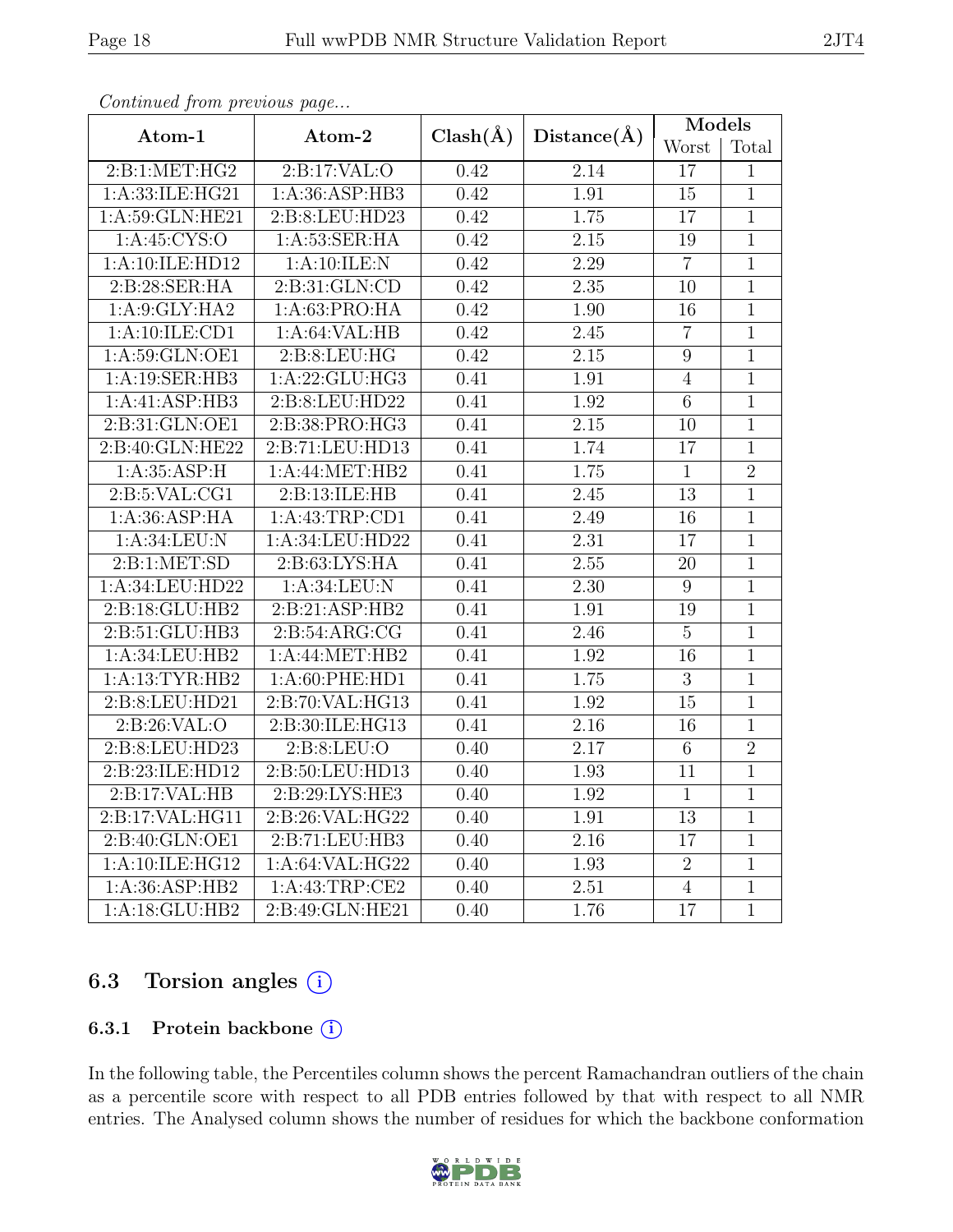| Mol | Chain | Analysed          | Favoured                      | Allowed                      | Outliers              | Percentiles |    |
|-----|-------|-------------------|-------------------------------|------------------------------|-----------------------|-------------|----|
|     |       | 58/71(82%)        | $55\pm2(95\pm3\%)$            | $\pm 3 \pm 1$ (4 $\pm 2\%$ ) | $0\pm 0$ $(0\pm 1\%)$ | 44          | 80 |
| റ   |       | $72/76$ $(95\%)$  | 69 $\pm$ 1 (96 $\pm$ 2 $\%$ ) | $2\pm1(3\pm2\%)$             | $0\pm1(0\pm1\%)$      |             | 80 |
| All | All   | $2600/2940(88\%)$ | 2491 (96%)                    | 101 $(4\%)$                  | $8(0\%)$              |             | 80 |

was analysed and the total number of residues.

All 7 unique Ramachandran outliers are listed below. They are sorted by the frequency of occurrence in the ensemble.

| Mol                         | Chain | Res | <b>Type</b> | Models (Total) |
|-----------------------------|-------|-----|-------------|----------------|
|                             |       | 40  | <b>LYS</b>  |                |
|                             |       | 64  | VAL         |                |
| $\mathcal{D}_{\mathcal{L}}$ | R     | 51  | GLU         |                |
| $\mathcal{D}_{\mathcal{L}}$ | R     | 52  | <b>ASP</b>  |                |
| $\mathcal{D}_{\mathcal{L}}$ |       | 73  | <b>LEU</b>  |                |
|                             |       |     | <b>LYS</b>  |                |
| 2                           |       | 10  | <b>GLY</b>  |                |

### 6.3.2 Protein sidechains  $(i)$

In the following table, the Percentiles column shows the percent sidechain outliers of the chain as a percentile score with respect to all PDB entries followed by that with respect to all NMR entries. The Analysed column shows the number of residues for which the sidechain conformation was analysed and the total number of residues.

| Mol | Chain | Analysed          | Rotameric          | Outliers         | Percentiles |              |  |
|-----|-------|-------------------|--------------------|------------------|-------------|--------------|--|
|     |       | $52/64$ $(81\%)$  | $51\pm1(97\pm2\%)$ | $1\pm1(3\pm2\%)$ | 49          | 91           |  |
|     |       | $68/69$ (99%)     | $66\pm1(97\pm2\%)$ | $2\pm1(3\pm2\%)$ | 45          | 89           |  |
| All | All   | $2400/2660(90\%)$ | 2333 (97\%)        | 67 $(3%)$        | 46          | $\boxed{90}$ |  |

All 30 unique residues with a non-rotameric sidechain are listed below. They are sorted by the frequency of occurrence in the ensemble.

| Mol            | Chain | Res | <b>Type</b> | Models (Total) |
|----------------|-------|-----|-------------|----------------|
| 2              |       | 15  | <b>LEU</b>  | 13             |
|                |       | 41  | <b>ASP</b>  |                |
| $\overline{2}$ | R     |     | <b>MET</b>  | 5              |
| $\overline{2}$ |       | 21  | <b>ASP</b>  | 5              |
|                |       | 29  | <b>ASP</b>  |                |
|                |       | 38  | <b>LYS</b>  | २              |
| 2              |       | 18  | GLU         | 9              |

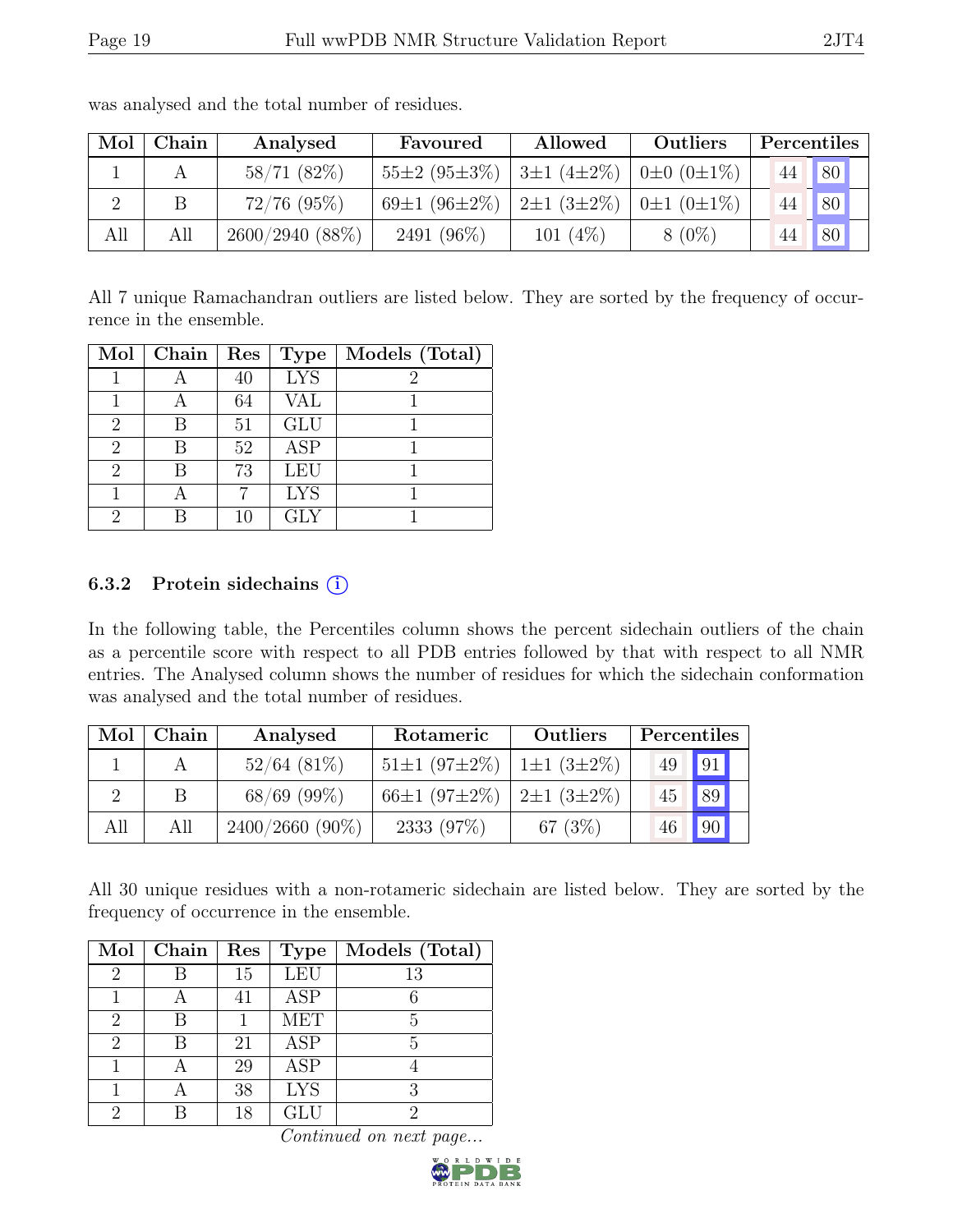| Mol            | o o noonow yn o men proceso won pwychm<br>Chain | Res             | Type       | Models (Total)   |
|----------------|-------------------------------------------------|-----------------|------------|------------------|
| $\overline{2}$ | $\boldsymbol{B}$                                | 34              | GLU        | $\boldsymbol{2}$ |
| $\overline{2}$ | $\boldsymbol{B}$                                | 9               | <b>THR</b> | $\overline{2}$   |
| $\overline{2}$ | $\overline{B}$                                  | $20\,$          | <b>SER</b> | $\overline{2}$   |
| $\mathbf{1}$   | $\boldsymbol{A}$                                | 20              | GLN        | $\overline{2}$   |
| $\overline{1}$ | $\boldsymbol{A}$                                | $40\,$          | <b>LYS</b> | $\overline{2}$   |
| $\mathbf{1}$   | $\mathbf{A}$                                    | 53              | <b>SER</b> | $\overline{2}$   |
| $\mathbf{1}$   | $\overline{A}$                                  | 37              | <b>LYS</b> | $\overline{1}$   |
| $\overline{2}$ | $\overline{B}$                                  | 17              | <b>VAL</b> | $\overline{1}$   |
| $\mathbf{1}$   | $\overline{A}$                                  | 49              | ASP        | $\mathbf{1}$     |
| $\overline{2}$ | $\overline{B}$                                  | $\overline{33}$ | <b>LYS</b> | $\overline{1}$   |
| $\overline{1}$ | $\overline{A}$                                  | 26              | <b>LYS</b> | $\mathbf{1}$     |
| $\overline{2}$ | $\boldsymbol{B}$                                | $72\,$          | $\rm{ARG}$ | $\overline{1}$   |
| $\overline{1}$ | $\overline{A}$                                  | 59              | <b>GLN</b> | $\overline{1}$   |
| $\mathbf 1$    | $\boldsymbol{\rm{A}}$                           | $\overline{7}$  | <b>LYS</b> | $\mathbf 1$      |
| $\overline{2}$ | $\boldsymbol{B}$                                | 40              | <b>GLN</b> | $\mathbf{1}$     |
| $\overline{2}$ | $\, {\bf B}$                                    | 49              | GLN        | $\mathbf{1}$     |
| $\overline{1}$ | $\boldsymbol{A}$                                | 14              | ASP        | $\mathbf{1}$     |
| $\overline{1}$ | $\mathbf{A}$                                    | 39              | <b>SER</b> | $\mathbf{1}$     |
| $\overline{1}$ | $\boldsymbol{A}$                                | 47              | <b>LEU</b> | $\mathbf{1}$     |
| $\overline{2}$ | $\overline{\mathbf{B}}$                         | 6               | <b>LYS</b> | $\overline{1}$   |
| $\overline{2}$ | $\, {\bf B}$                                    | 52              | ASP        | $\mathbf{1}$     |
| $\overline{2}$ | $\overline{\mathrm{B}}$                         | 48              | <b>LYS</b> | $\overline{1}$   |
| $\overline{2}$ | $\, {\bf B}$                                    | 60              | ASN        | $\mathbf{1}$     |

Continued from previous page...

## 6.3.3 RNA  $(i)$

There are no RNA molecules in this entry.

## 6.4 Non-standard residues in protein, DNA, RNA chains  $(i)$

There are no non-standard protein/DNA/RNA residues in this entry.

# 6.5 Carbohydrates  $(i)$

There are no monosaccharides in this entry.

# 6.6 Ligand geometry  $(i)$

There are no ligands in this entry.

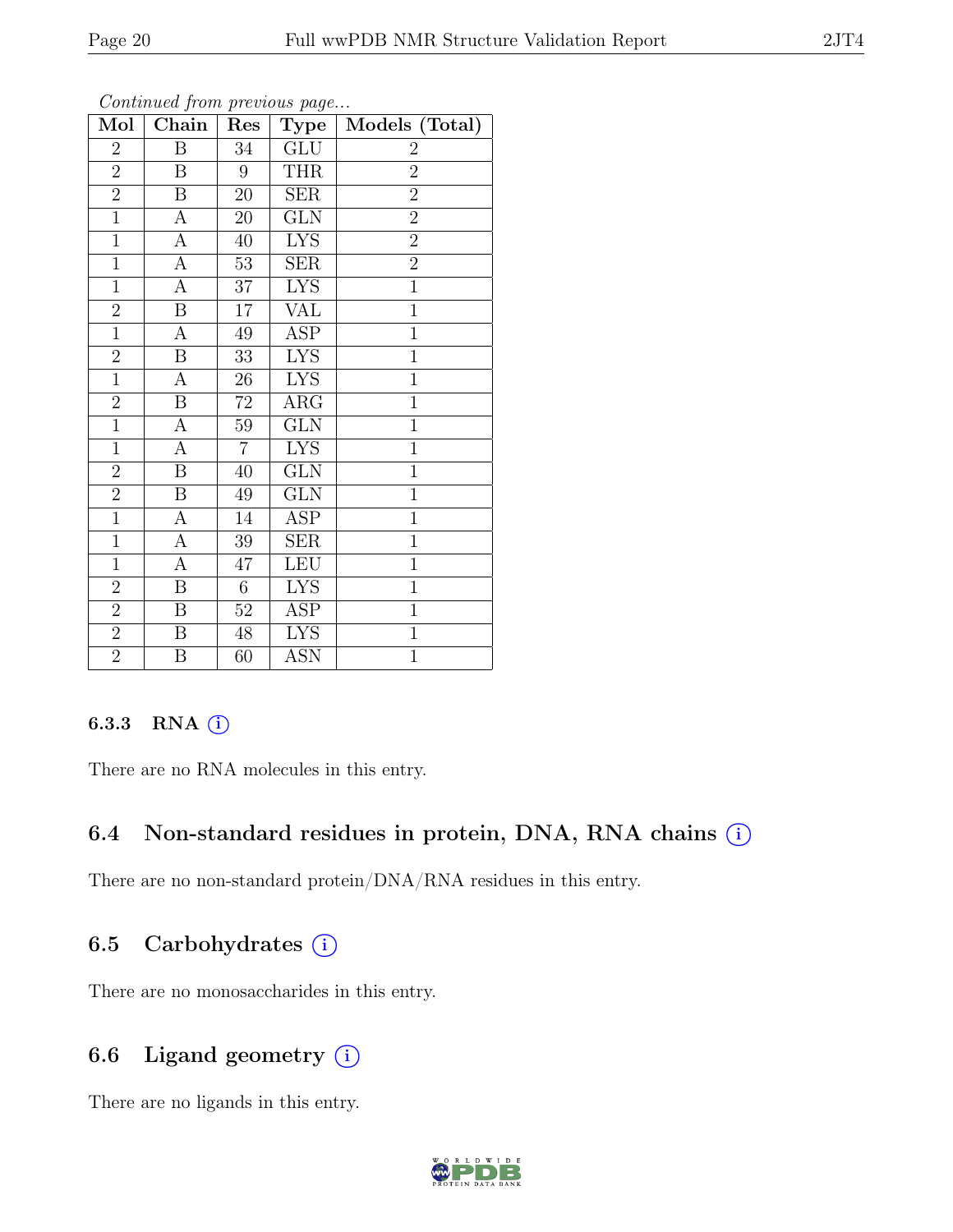# 6.7 Other polymers (i)

There are no such molecules in this entry.

# 6.8 Polymer linkage issues (i)

There are no chain breaks in this entry.